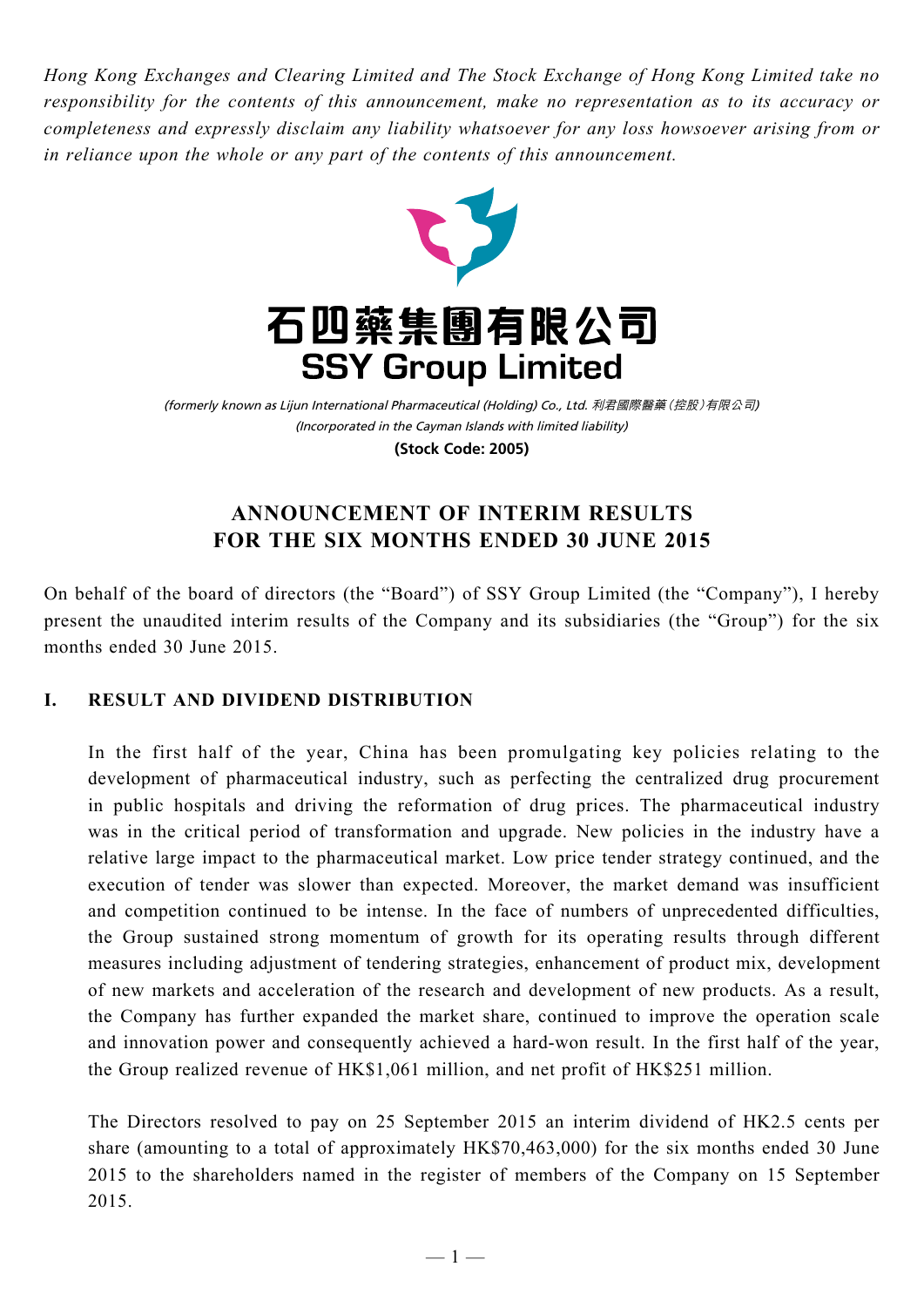# **II. BUSINESS REVIEW**

# **Revenue**

For the six months ended 30 June 2015, the revenue of the Group from continuing operations increased from HK\$996,435,000 for the corresponding period last year by 6.5% to HK\$1,061,389,000.

|                                                       | For the six months ended 30 June |            |                    |          |         |  |
|-------------------------------------------------------|----------------------------------|------------|--------------------|----------|---------|--|
|                                                       | 2015                             |            | 2014<br>Percentage |          |         |  |
|                                                       |                                  | Percentage |                    |          |         |  |
|                                                       | <b>Sales</b>                     | of sales   | Sales              | of sales | Change  |  |
|                                                       | <b>HK\$'000</b>                  | %          | HK\$'000           | $\%$     | $\%$    |  |
| Intravenous infusion solution                         | 963,115                          | 90.7       | 930,876            | 93.4     | 3.5     |  |
| (Including: Non-PVC soft bag $\&$<br>upright soft bag |                                  |            |                    |          |         |  |
| infusion solution                                     | 596,612                          | 56.2       | 545,900            | 54.8     | 9.3     |  |
| PP plastic bottle<br>infusion solution                | 238,341                          | 22.4       | 279,586            | 28.1     | $-14.8$ |  |
| Glass bottle infusion                                 |                                  |            |                    |          |         |  |
| solution                                              | 128,162                          | 12.1       | 105,390            | 10.5     | 21.6    |  |
| Other products and services                           | 98,274                           | 9.3        | 65,559             | 6.6      | 49.9    |  |
| Total                                                 | 1,061,389                        | 100        | 996,435            | 100      | 6.5     |  |

The Group's intravenous infusion solution products are mainly manufactured and sold by Shijiazhuang No. 4 Pharmaceutical Co., Ltd. ("Shijiazhuang No. 4 Pharma"), a wholly owned subsidiary. Starting from 2015, there are 4 forms of packing in intravenous infusion products, namely Non-PVC Soft Bag, Upright Soft Bag, PP Plastic Bottle and Glass Bottle.

# *(I) Sales of Products*

We reinforce our business advantage and expand our market share. Under the influences of factors including the environment of macro-economy, delay in drug procurement tender in various regional governments, release of manufactures' production capacity under the new GMP certification and the continuous decrease in infusion solution price, the Group adapted to the "new normal" from the changes in pharmaceutical market and adhered to the principle of seeking development through structural change. The monitoring and evaluation of marketing internal management is strengthened by readjusting the marketing resources. The timing and opportunity of winning the tender in centralized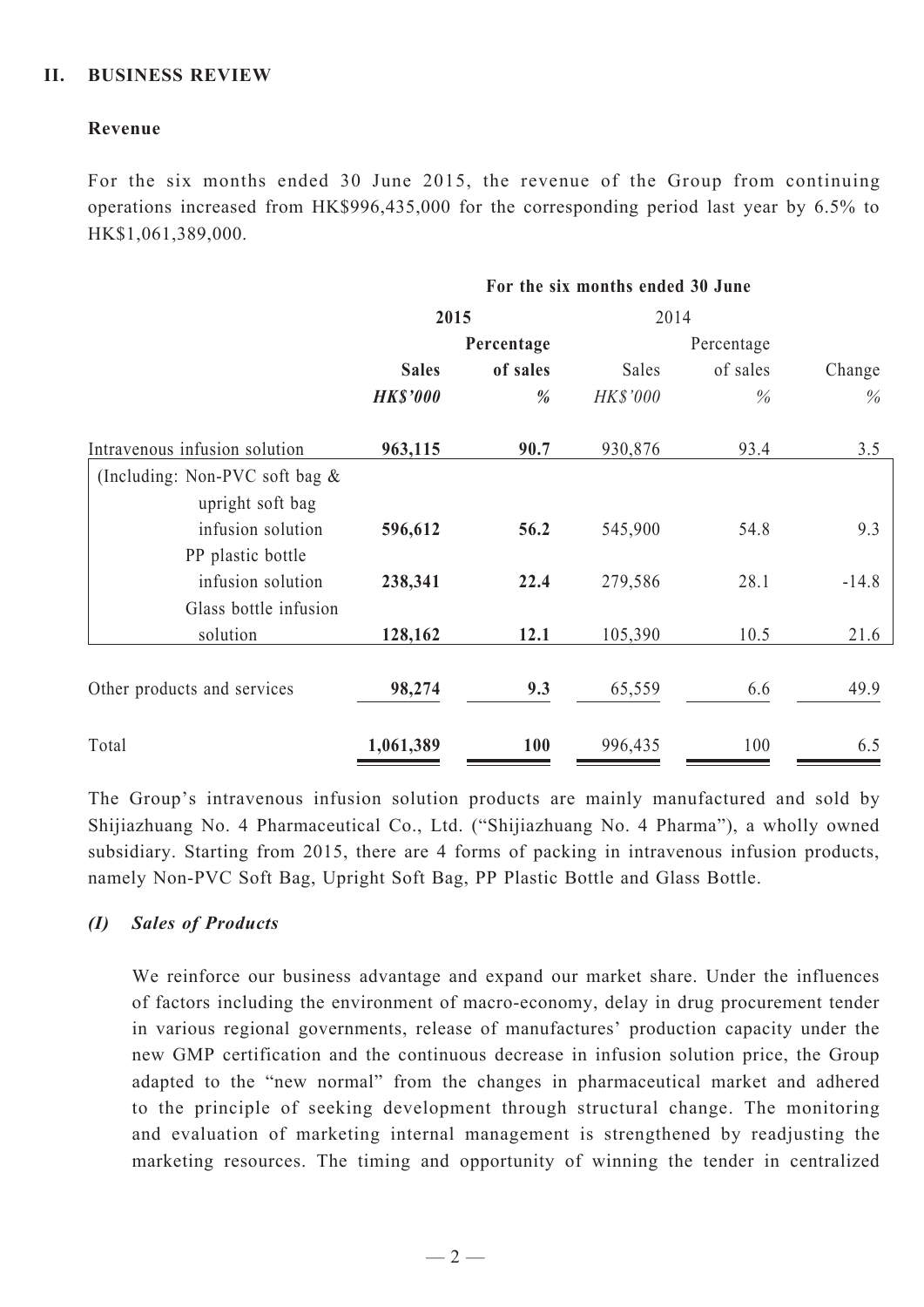drug procurement in Anhui, Hainan, Zhejiang, Hunan, Hubei and Sichuan is captured. The marketing of infusion solution products which had higher additional value such as non-PVC soft bags, upright soft bags and therapeutic infusion solutions is focused. The Group also speeded up the improvement of quality and efficiency of the sales in key region markets; ensured sales growth and as the same time improved operating efficiency; effectively controlled account receivable and ensured the collection of fund. Moreover, based on the foundation of reinforcing and expanding the existing advantages in province and city end markets, the Group took advantage of its respected brand name; turned the focus to the lower end of the market; focused its resources to develop the grassroots healthcare market; and continued to expand the coverage of advantaged infusion solution products, so as to ensure the continuous growth of the sales of major products. Meanwhile, by entering into the centralized drug procurement tender in certain provinces and regions, the Group developed the traditional and emerging markets in Shaanxi, Shanxi, Yunnan and Heilongjiang, which lay a solid foundation for increasing production capacity. From January to June 2015, the sales volume of intravenous infusion solutions amounted to 481 million bottles /bags, representing a year-on-year increase of 11%; sales volume of soft bag infusion solution products reached 230 million, representing an increase of 21%, of which the sales volume of upright soft bag reached 35 million, representing a year-onyear increase of 473%; However, due to the impact of the decrease in selling prices of products, the sales revenue of infusion solution products only recorded a year-on-year increase of 3.5%. Under the influences of key factors such as the decrease in production utilization rate and the increase in expenses in new market development, both the gross profit margin and net profit margin recorded a decrease to a certain extent. The net profit decreased 3.6% during the period.

We speed up the implementation of "going overseas" strategy and continuously explore foreign markets. Currently 51 product specifications have completed registration procedures in 37 countries. However, as influenced by the tension in key market regions (particularly in Southeast Asia and Mid-Asia), export sales recorded a relatively sharp decline.

# *(II) Research and Development of New Products*

The Company's innovation capability and strength were further reinforced and the construction of the innovation platform was perfected. In the first half of the year, the Company completed the clinical research of Type 1.1 new drug Levornidazole and Type 3.1 new drug Blonanserin¸ and the relevant application of production registration will be summited in the second half of the year. The clinical research of Type 3.1 new drug Lacosamide is in good progress.

In the first half of the year, the Group obtained permits and approval for 30 products, including the production permits for transformations of compound Mannitol Injection into soft bags and 20ml: 10g glucose injection PP ampoule; as well as clinical approval for Levamlodipine Besylate Tablets. The Company also has 22 new products applications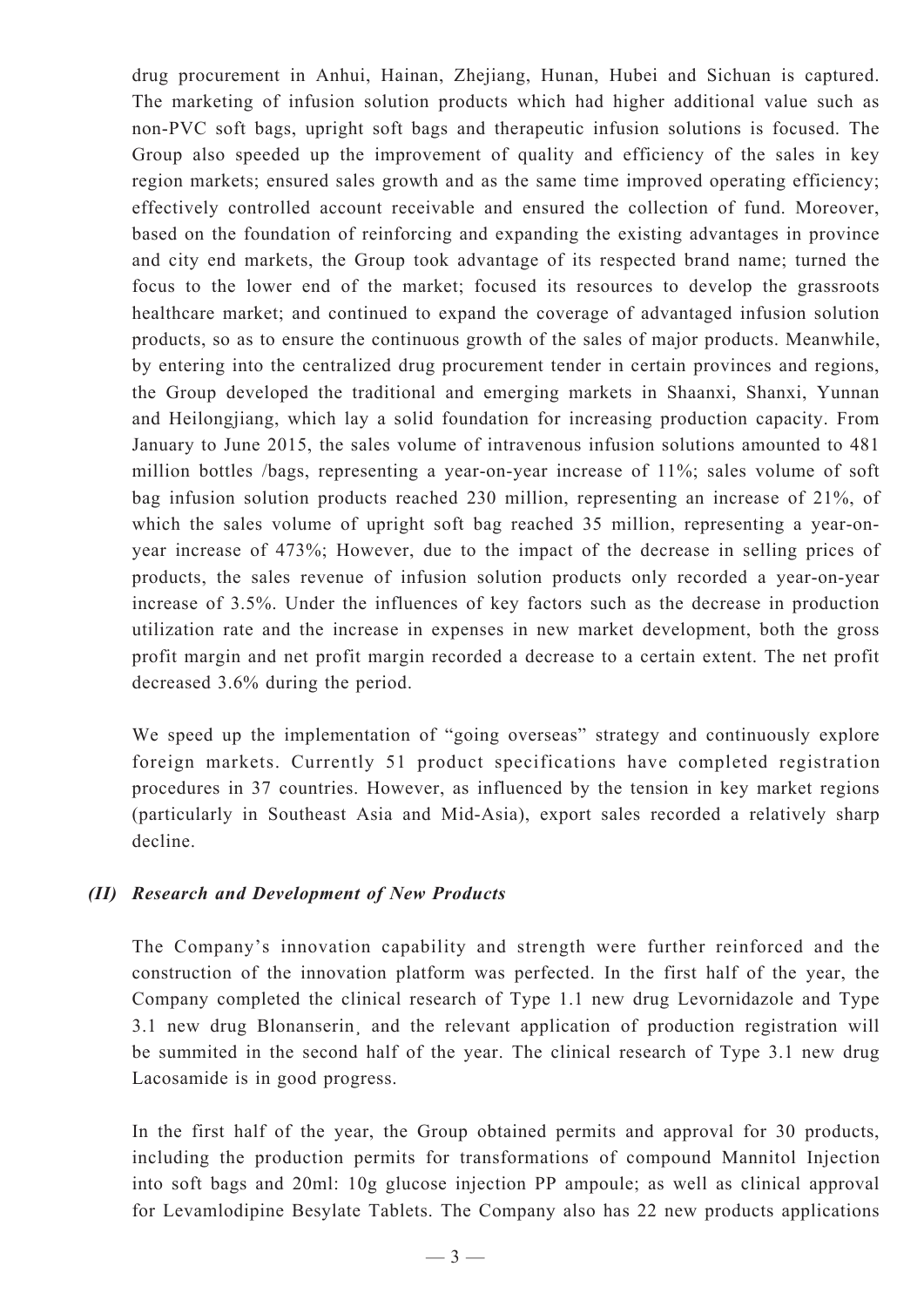including Type 3 and Type 6 chemical medicines. Meanwhile, the Company also obtained 4 practical new patents and applied national invention patents for 13 items.

We proactively explored the path for R&D in strategic emerging industry and innovative system establishment. In the beginning of the year, the Company successfully cooperated with Hebei Hanlin Biotechnology Co., Ltd in commencing the clinical diagnosis and biochemical reagent of biological polypeptides and antibodies, which improved the capacity and level of innovative driver, and maintained the sustainable development of the Company. In the first half of the year, Hebei Hanlin obtained 6 production approvals on serum free media for stem cell.

# *(III) Key Projects*

The construction works for infrastructure in the relocation and upgrade of the Shijiazhuang No. 4 Pharma headquarters has completed on schedule. The 8 infusion solution production lines developed in the early stages, which passed the national new GMP certification last year, has all reached designed capacities and efficiencies now. As a result, the total production capacity of the Group reached 1.5 billion bottles /bags, and the scale advantage of production and sales of the Company has been further manifested. The subsequent Chinese medicine extraction and production project and small liquid injections production project have entered commissioning and testing phases. It is expected that the application of national GMP certification will commence in the third quarter and a new production scale will be created, which will have positive influence to the promotion of growth of scale generally, and also to the optimization, integration and adjustment of product mix.

# **III. PROSPECTS FOR DEVELOPMENT**

Looking forward to the second half of year 2015, pharmaceutical industry will still be significantly influenced by national and regional medical reformation policies. Opportunities and challenges will coexist. The Company will address to the difficulties; capitalize on its scale and own advantages; further optimize product mix and implement lean management; actively implement variety R&D and marketing measures; improve the profitability of infusion solution products; ensure the leading position of the Company in production and sales volumes of soft bags infusion solution products in the industry; and strive for realizing continuous and rapid growth of sales and profit.

We will focus on the follow-up works of the tender in bid-winning markets of non-PVC standard soft bags and upright soft bags infusion solution products; endeavor to excel in the marketing and operation of small liquid injections, soft bags rinsing solutions and therapeutic infusion solution products. Through the development of new markets and enhancement of market penetration in the existing markets, the Company will strive to ensure its advantages in the market.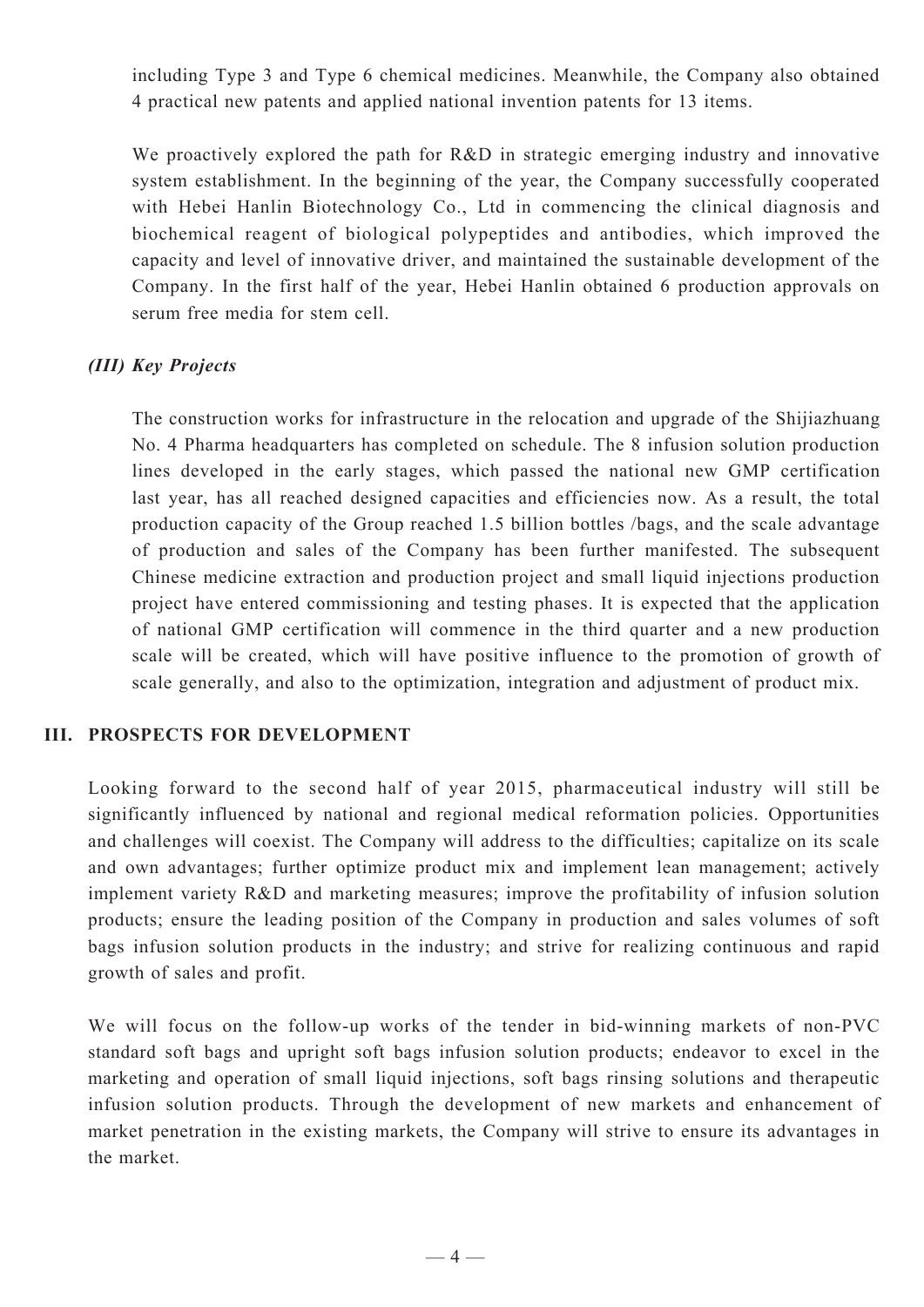We will actively enter competition in international market, accelerate the pace of international registration and certification of our products, and continuously expand the export channels and production scale of infusion solution, so as to maintain a steady growth of foreign trade sales.

We will also actively seek for opportunities for acquisition in the pharmaceutical industry. Under the intensified market competition and influence of national policy, industry merger and acquisition will become a major trend. The Company will capitalize on its own advantages; actively seek for acquisition, so as to strengthen the Company's market and product position.

In respect of new product development, the application of production permit of Type 1.1 new drug Levornidazole and Type 3.1 new drug Blonanserin has to be completed in the second half of the year. The clinical research of Type 3.1 new drug Lacosamide will continue, and the Company will strive for completing its application of production permit in next year. Currently, there are 17 Type 3 new chemical drugs of 39 different product specifications in the progress of approval by the State's Centre for Drug Evaluation.

The production permits for 2000ml glycine rinsing solution is expected to be obtained in 2015. It is planned to obtain 15 permits for packaging materials registration including three-layer co-extruding double-chamber infusion bags; 5 clinical approvals including Type 3 chemical drug Roflumilast material and tablets. With the aim of tracking the dynamics of development of innovation drugs in the international arena and thereby speeding up the launch of Type 3 new drugs as the first company in China, we will carry out drug type selection focusing on psychiatric and neurological diseases, respiratory diseases, infectious diseases (viral, fungal and drug resistant bacterial), dialysis and auxiliary treatment, rinsing solution and nutritious treatments. It is planned that around 14 product specifications of various drug types will be submitted for approval in the second half of 2015, with the objective of providing momentum for the Company's future development.

We will complete the GMP certification for PP ampoule production line, in order to ensure that it can commence production in 2016. We will commit to the development of antibodies and biotechnology, commence the preparation for construction of the production facilities for media for cells, so as to provide the infrastructure for the industrialization of the products of Hebei Hanlin, and propel the Company's variety and transformation in innovation.

Moreover, we will maintain advantage of the Company in terms of quality and management. We will take the opportunity of the production certification of small liquid injections, Chinese medicine extraction and oral preparation to improve our product quality. We will also commit to implement lean production and cost refined management. At the same time, we will pay attention to cost and expense, increase the use of self-produced packaging material in infusion solution production, maximize cost control and profitability, so as to lay a solid foundation and management for the Company's development.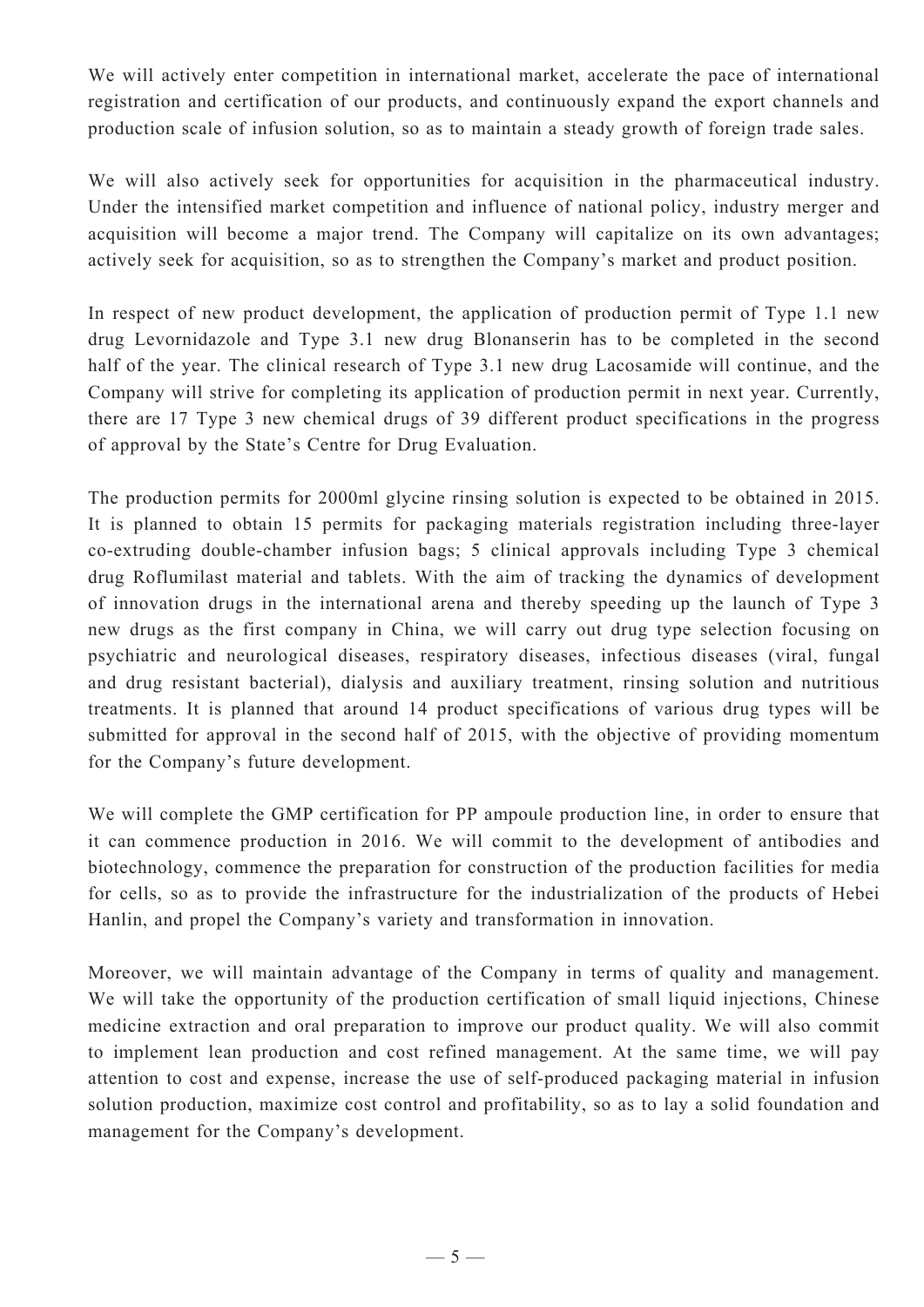In short, facing the tough market conditions, the Group will make active responses, use innovation to drive and use all means to expand the sales market. We will improve the quality and efficiency of our operation, and endeavor to generate satisfactory returns for investors. We are fully confident in the future development of the Company.

I would like to take this opportunity to express our gratitude to the investors and all staff in the Group for their support to the development of the Company.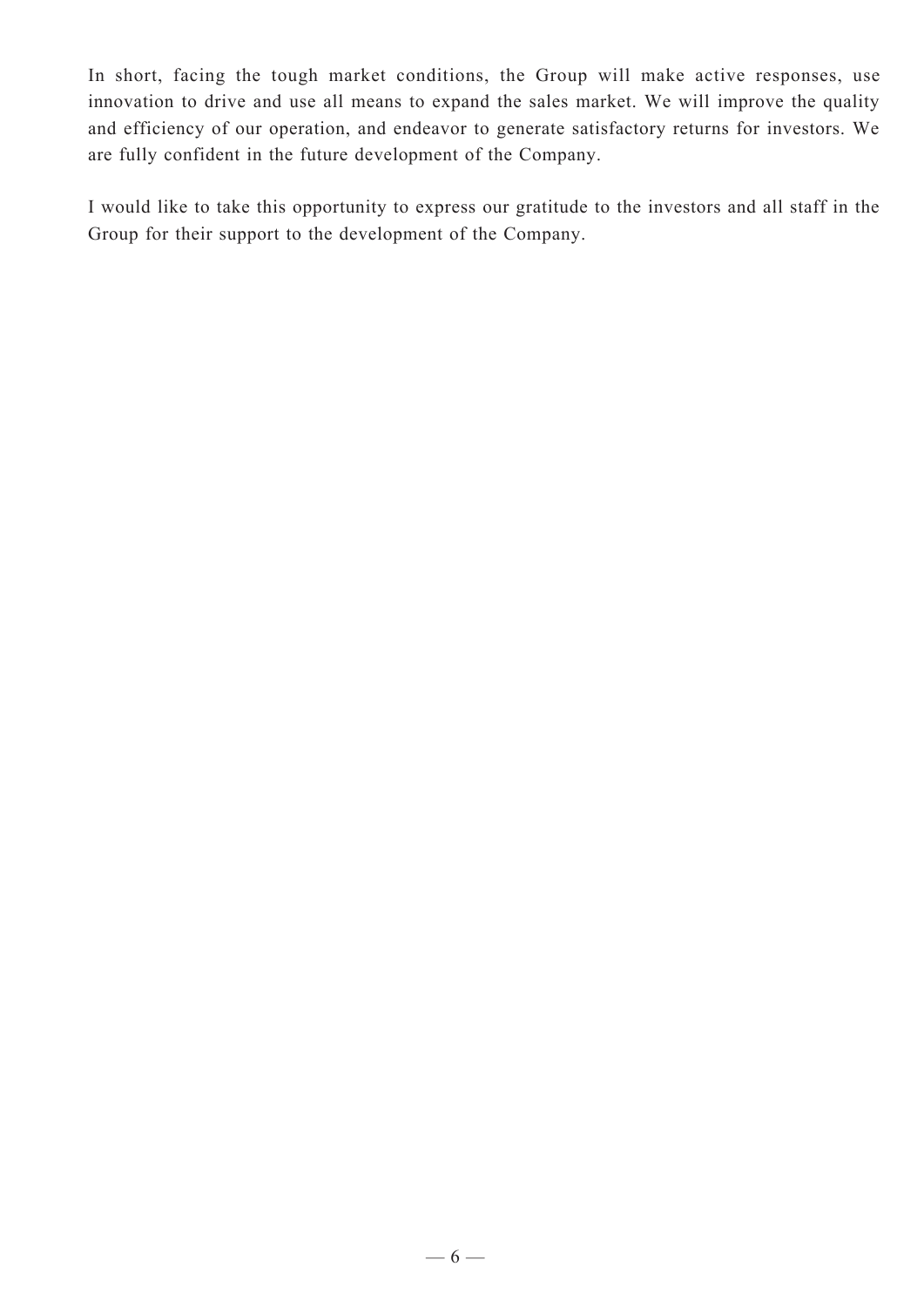# **Interim condensed consolidated statement of comprehensive income**

# *For the six month ended 30 June 2015*

(All amount in HK\$ unless otherwise stated)

|                                                    |                          |                 | Unaudited                        |
|----------------------------------------------------|--------------------------|-----------------|----------------------------------|
|                                                    |                          | 2015            | Six months ended 30 June<br>2014 |
|                                                    | <b>Note</b>              | <b>HK\$'000</b> | HK\$'000                         |
|                                                    |                          |                 | (Represented)                    |
| <b>Continuing operations</b>                       |                          |                 |                                  |
| Revenue                                            | $\mathfrak{Z}$           | 1,061,389       | 996,435                          |
| Cost of sales                                      |                          | (567, 681)      | (479, 753)                       |
| Gross profit                                       |                          | 493,708         | 516,682                          |
| Other income and other gains $-$ net               |                          | 38,114          | 16,844                           |
| Selling and marketing costs                        |                          | (116, 640)      | (95, 834)                        |
| General and administrative expenses                |                          | (98, 256)       | (96, 439)                        |
| <b>Operating profit</b>                            | $\overline{\mathcal{A}}$ | 316,926         | 341,253                          |
| Finance income                                     |                          | 1,702           | 2,509                            |
| Finance costs                                      |                          | (20, 819)       | (29,968)                         |
| Finance costs — net                                |                          | (19, 117)       | (27, 459)                        |
| Profit before income tax                           |                          | 297,809         | 313,794                          |
| Income tax expenses                                | $\sqrt{2}$               | (47, 271)       | (53, 830)                        |
| Profit for the period from continuing operations   |                          | 250,538         | 259,964                          |
| <b>Discontinued operations</b>                     |                          |                 |                                  |
| Profit for the period from discontinued operations |                          |                 | 40,674                           |
| Profit for the period                              |                          | 250,538         | 300,638                          |
| Other comprehensive income:                        |                          |                 |                                  |
| Items that may be reclassified to profit or loss   |                          |                 |                                  |
| Currency translation differences                   |                          | 986             | (26, 603)                        |
| Total comprehensive income for the period          |                          | 251,524         | 274,035                          |
| Profit attributable to:                            |                          |                 |                                  |
| — Equity holders of the Company                    |                          | 250,501         | 300,627                          |
| — Non-controlling interests                        |                          | 37              | 11                               |
|                                                    |                          | 250,538         | 300,638                          |
|                                                    |                          |                 |                                  |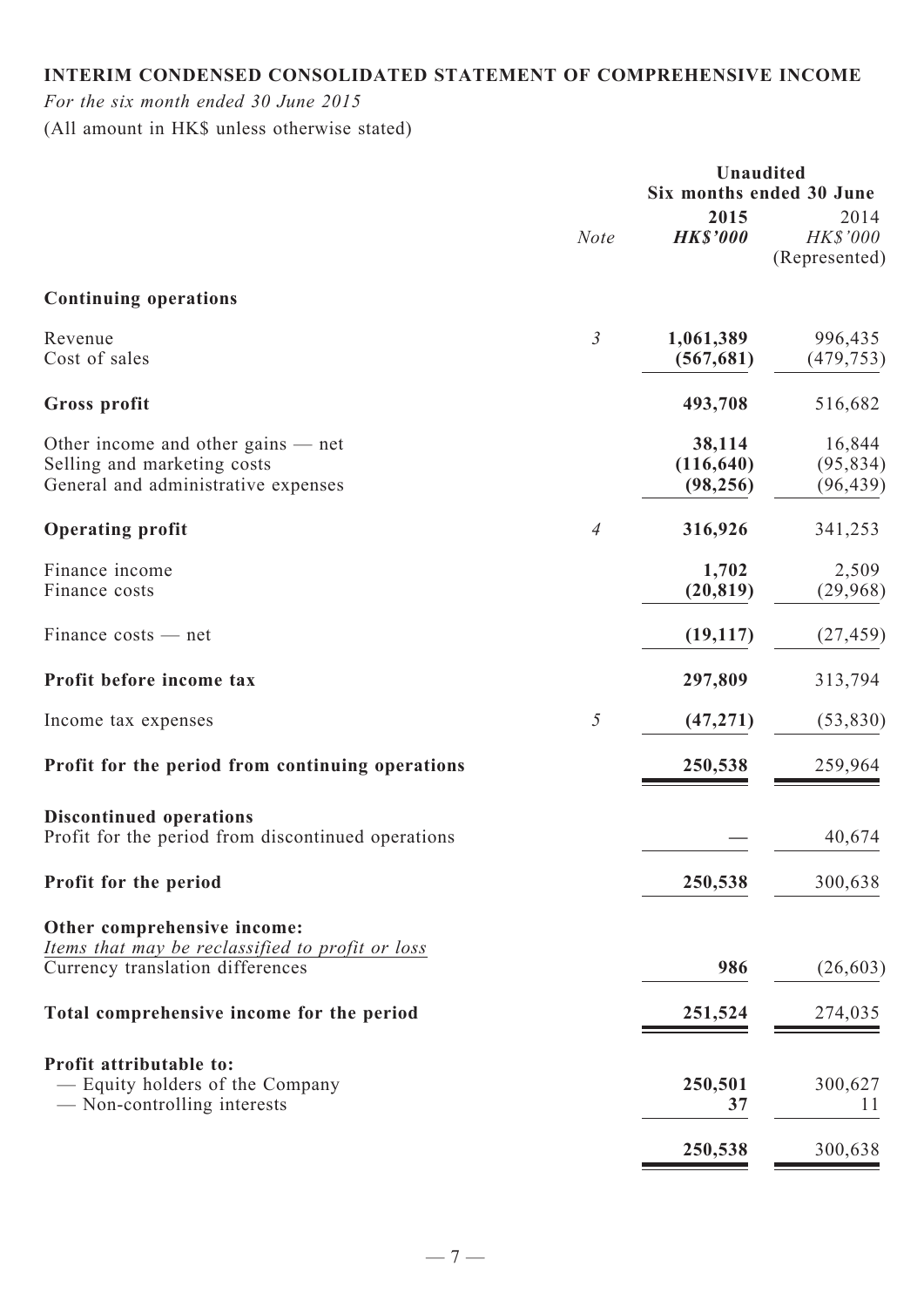|                                                                                                                                                                    |                | Unaudited<br>Six months ended 30 June |                                       |
|--------------------------------------------------------------------------------------------------------------------------------------------------------------------|----------------|---------------------------------------|---------------------------------------|
|                                                                                                                                                                    | <b>Note</b>    | 2015<br><b>HK\$'000</b>               | 2014<br>HK\$'000<br>(Represented)     |
| Profit attributable to equity holders of the Company arises<br>from:                                                                                               |                |                                       |                                       |
| — Continuing operations<br>— Discontinued operations                                                                                                               |                | 250,501                               | 259,953<br>40,674                     |
|                                                                                                                                                                    |                | 250,501                               | 300,627                               |
| Total comprehensive income attributable to:<br>— Equity holders of the Company<br>— Non-controlling interests                                                      |                | 251,486<br>38                         | 274,030                               |
|                                                                                                                                                                    |                | 251,524                               | 274,035                               |
| Total comprehensive income attributable to equity holders<br>of the Company arises from                                                                            |                |                                       |                                       |
| — Continuing operations<br>— Discontinued operations                                                                                                               |                | 251,486                               | 233,356<br>40,674                     |
|                                                                                                                                                                    |                | 251,486                               | 274,030                               |
| Earnings per share from continuing and discontinued<br>operations attributable to equity holders of the Company<br>during the period (expressed in HK\$ per share) |                |                                       |                                       |
| Basic earnings per share<br>- From continuing operations<br>— From discontinued operations                                                                         | 6<br>6         | 0.0844                                | 0.0887<br>0.0139                      |
|                                                                                                                                                                    |                | 0.0844                                | 0.1026                                |
| Diluted earnings per share                                                                                                                                         |                |                                       |                                       |
| — From continuing operations<br>— From discontinued operations                                                                                                     | 6<br>6         | 0.0844                                | 0.0884<br>0.0138                      |
|                                                                                                                                                                    |                | 0.0844                                | 0.1022                                |
|                                                                                                                                                                    |                |                                       | Unaudited<br>Six months ended 30 June |
|                                                                                                                                                                    |                | 2015<br><b>HK\$'000</b>               | 2014<br>HK\$'000                      |
| Dividends (proposed)                                                                                                                                               | $\overline{7}$ | 70,463                                | 177,236                               |

 $-8 -$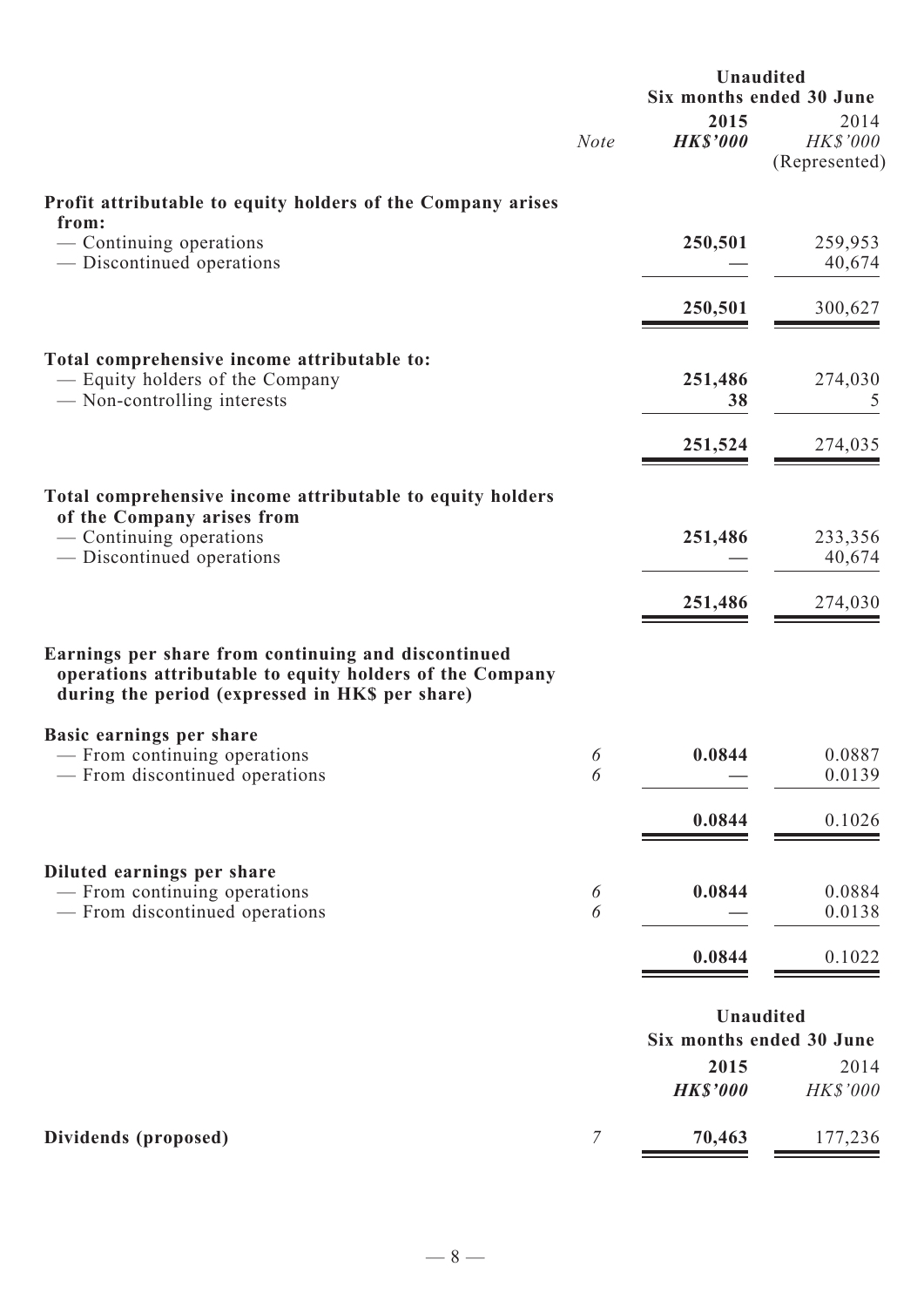# **Interim condensed consolidated balance sheet**

*As at 30 June 2015*

(All amount in HK\$ unless otherwise stated)

|                                                      |             | <b>Unaudited</b> | Audited     |
|------------------------------------------------------|-------------|------------------|-------------|
|                                                      |             | 30 June          | 31 December |
|                                                      |             | 2015             | 2014        |
|                                                      | <b>Note</b> | <b>HK\$'000</b>  | HK\$'000    |
| <b>ASSETS</b>                                        |             |                  |             |
| <b>Non-current assets</b>                            |             |                  |             |
| Land use rights                                      |             | 221,250          | 223,715     |
| Property, plant and equipment                        |             | 2,636,057        | 2,551,898   |
| Intangible assets                                    |             | 341,509          | 338,834     |
| Deferred income tax assets                           |             | 3,294            | 2,591       |
| Investments in a joint venture                       |             | 24,974           |             |
| Other non-current assets                             |             | 26,629           |             |
|                                                      |             |                  |             |
| <b>Total non-current assets</b>                      |             | 3,253,713        | 3,117,038   |
| <b>Current assets</b>                                |             |                  |             |
| Inventories                                          |             | 274,360          | 279,557     |
| Trade and bills receivables                          | $\delta$    | 921,795          | 703,287     |
| Prepayments, deposits and other receivables          |             | 91,051           | 372,549     |
| Cash and cash equivalents                            |             | 379,565          | 325,224     |
| <b>Total current assets</b>                          |             | 1,666,771        | 1,680,617   |
| <b>Total assets</b>                                  |             | 4,920,484        | 4,797,655   |
| <b>EQUITY</b>                                        |             |                  |             |
| Equity attributable to equity holders of the Company |             |                  |             |
| Share capital                                        |             | 66,177           | 66,177      |
| Reserves                                             | 10          |                  |             |
| - Proposed dividends                                 |             | 70,463           | 510,587     |
| $-$ Others                                           |             | 2,856,761        | 2,675,738   |
|                                                      |             |                  |             |
|                                                      |             | 2,993,401        | 3,252,502   |
| Non-controlling interests                            |             | 706              | 668         |
| <b>Total equity</b>                                  |             | 2,994,107        | 3,253,170   |
|                                                      |             |                  |             |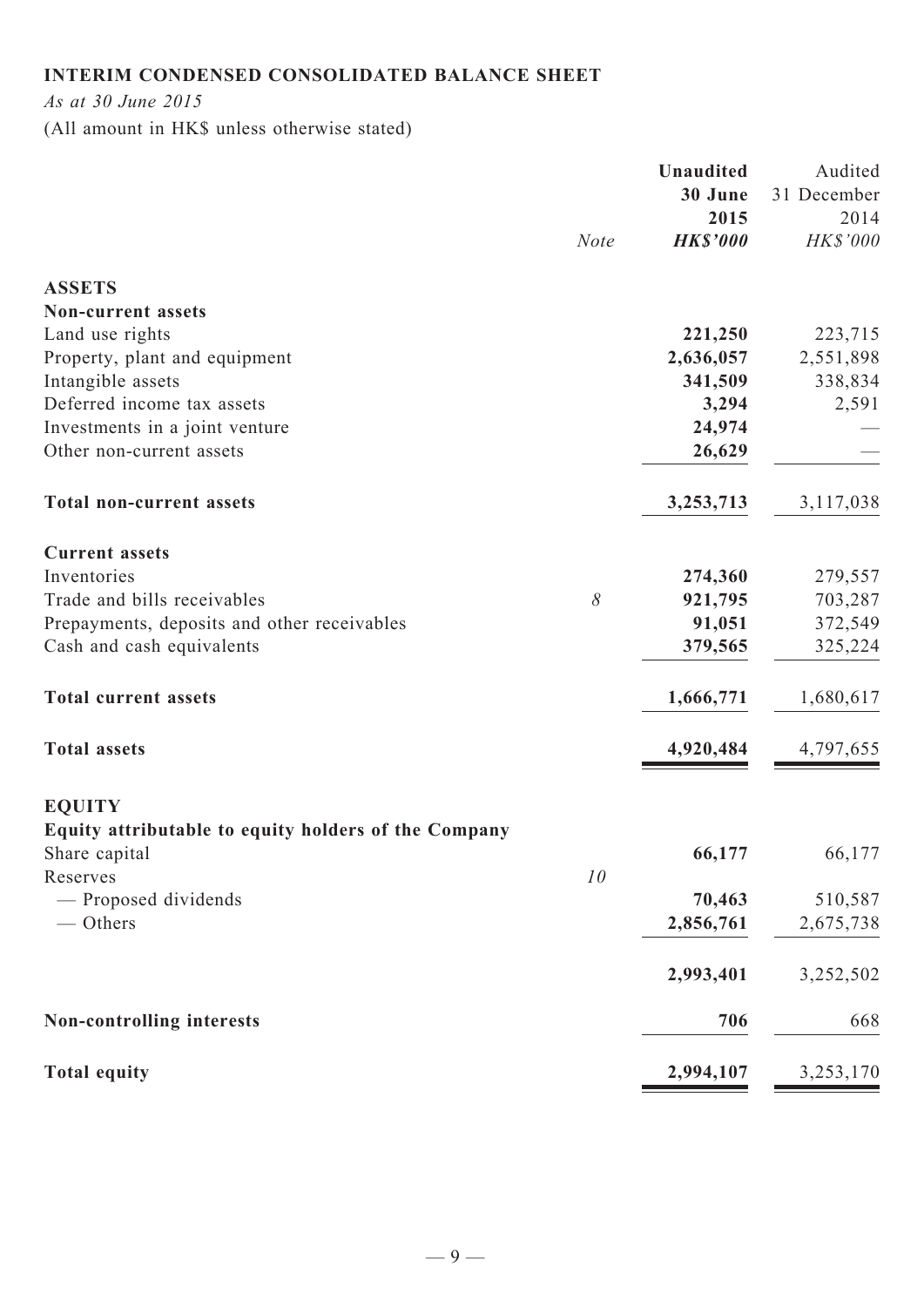|                                      |             | <b>Unaudited</b> | Audited     |
|--------------------------------------|-------------|------------------|-------------|
|                                      |             | 30 June          | 31 December |
|                                      |             | 2015             | 2014        |
|                                      | <b>Note</b> | <b>HK\$'000</b>  | HK\$'000    |
| <b>LIABILITIES</b>                   |             |                  |             |
| <b>Non-current liabilities</b>       |             |                  |             |
| <b>Borrowings</b>                    |             | 663,427          | 364,246     |
| Deferred income tax liabilities      |             | 23,874           | 24,097      |
| Deferred revenue                     |             | 6,538            | 8,153       |
| Post-employment benefit obligation   |             | 7                | 27          |
| <b>Total non-current liabilities</b> |             | 693,846          | 396,523     |
| <b>Current liabilities</b>           |             |                  |             |
| <b>Borrowings</b>                    |             | 551,608          | 507,681     |
| Trade and bills payables             | 9           | 316,620          | 287,720     |
| Advanced receipts from customers     |             | 7,262            | 8,706       |
| Accruals and other payables          |             | 326,233          | 320,109     |
| Income tax payable                   |             | 30,808           | 23,746      |
| <b>Total current liabilities</b>     |             | 1,232,531        | 1,147,962   |
| <b>Total liabilities</b>             |             | 1,926,377        | 1,544,485   |
| <b>Total equity and liabilities</b>  |             | 4,920,484        | 4,797,655   |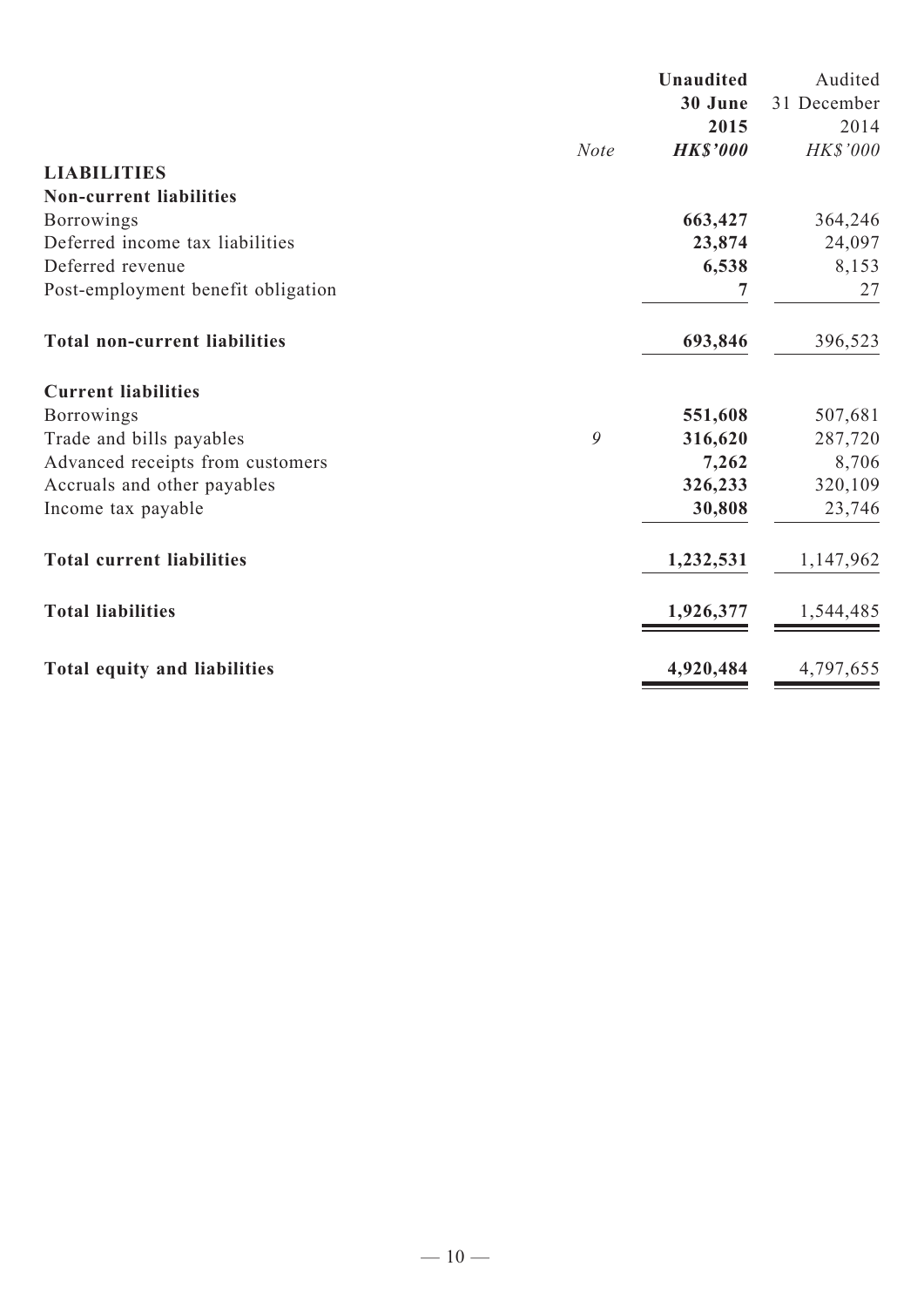# **SELECTED NOTES TO THE CONSOLIDATED FINANCIAL STATEMENTS**

### **1. Basis of preparation**

This interim condensed consolidated financial statements for the six months ended 30 June 2015 have been prepared in accordance with Hong Kong Accounting Standard 34, 'Interim financial reporting'. The interim condensed consolidated financial statements should be read in conjunction with the annual financial statements for the year ended 31 December 2014, which have been prepared in accordance with Hong Kong Financial Reporting Standards ("HKFRSs").

### **2. Accounting policies**

Except as described below, the accounting policies adopted are consistent with those of the annual consolidated financial statements for the year ended 31 December 2014, as described in those annual consolidated financial statements.

Taxes on income in the interim periods are accrued using the tax rate that would be applicable to expected total annual earnings.

### *(a) New and amended standards adopted by the Group*

The following new and amended standards are mandatory for the first time for the financial year beginning 1 January 2015:

HKFRS 8 (Amendment) "Operating segments" is effective for annual periods beginning on or after 1 July 2014. This standard is amended to require disclosure of the judgements made by management in aggregating operating segments and a reconciliation of segment assets to the entity's assets when segment assets are reported.

HKAS 24 (Amendment) "Related Party Disclosures" is effective for annual periods beginning on or after 1 July 2014. This standard is amended to address that the reporting entity is not required to disclose the compensation paid by the management entity (as a related party) to the management entity's employee or directors, but it is required to disclose the amounts charged to the reporting entity by the management entity for services provided.

HKAS 39, 'Financial instruments – Recognition and measurement' are effective for annual periods beginning on or after 1 July 2014. This standard is amended to clarify that an obligation to pay contingent consideration which meets the definition of a financial instrument is classified as a financial liability or as equity, on the basis of the definitions in HKAS 32,'Financial instruments: Presentation'. All non-equity contingent consideration, both financial and non-financial, is measured at fair value at each reporting date, with changes in fair value recognised in profit and loss.

Amendments and interpretations as mentioned above are not expected to have a material effect on the Group's operating results, financial position or comprehensive income.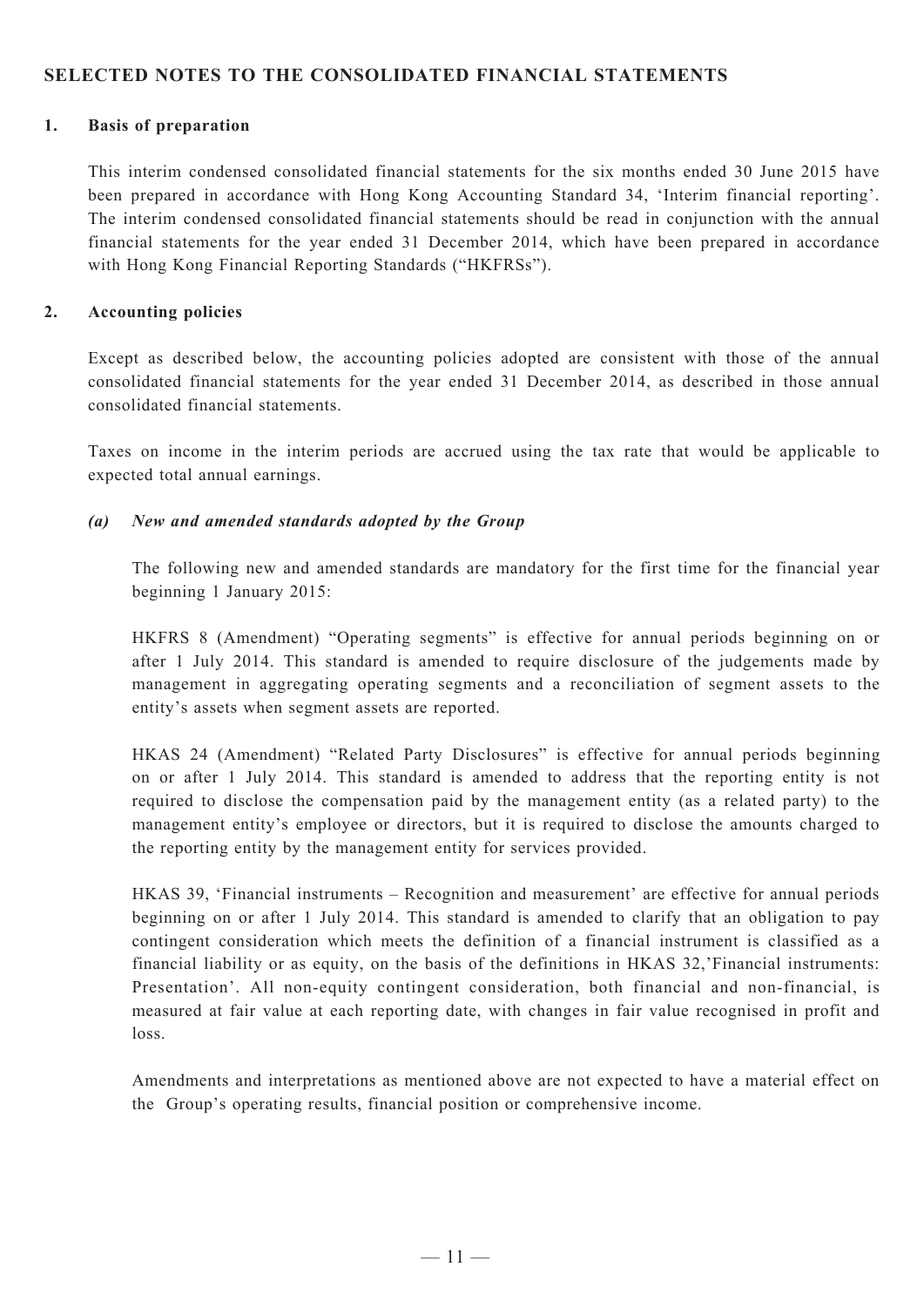*(b) Standards, amendments and interpretations to existing standards effective in 2015 but not relevant to the Group*

# **Effective for annual periods beginning on or after**

| HKAS 19 (Amendment)  | Defined benefit plans              | 1 July 2014 |
|----------------------|------------------------------------|-------------|
| HKFRS 13             | Fair value measurement             | 1 July 2014 |
| HKAS <sub>40</sub>   | Investment property                | 1 July 2014 |
| HKFRS 2 (Amendment)  | Share-based payment                | 1 July 2014 |
| HKFRS 3 (Amendment)  | Business combinations              | 1 July 2014 |
| HKAS 37              | Provisions, contingent liabilities | 1 July 2014 |
|                      | and contingent assets              |             |
| HKFRS 16 (Amendment) | Property, plant and equipment      | 1 July 2014 |
| HKAS 38 (Amendment)  | Intangible assets                  | 1 July 2014 |

*(c) The following new standards, new interpretations and amendments to standards and interpretations have been issued but are not effective for the financial year beginning on 1 January 2015 and have not been early adopted by the Group:*

# **Effective for annual periods beginning on or after**

| HKFRS 14                                       | Regulatory deferral accounts                                                                | 1 January 2016 |
|------------------------------------------------|---------------------------------------------------------------------------------------------|----------------|
| HKFRS 11                                       | Accounting for acquisitions of<br>interests in joint operation                              | 1 January 2016 |
| HKAS 16 and HKAS 38<br>(Amendments)            | Clarification of acceptable<br>methods of depreciation and<br>amortisation                  | 1 January 2016 |
| HKAS 16 and HKAS 41<br>(Amendments)            | Agriculture: Bearer plants                                                                  | 1 January 2016 |
| HKFRS 10 and HKAS 28<br>(Amendments)           | Sale or contribution of assets<br>between an investor and its<br>associate or joint venture | 1 January 2016 |
| HKAS 27 (Amendment)                            | Equity method in separate<br>financial statements                                           | 1 January 2016 |
| HKFRS 10, HKFRS 12 and<br>HKAS 28 (Amendments) | Investment entities: Applying the<br>consolidation exception                                | 1 January 2016 |
| HKAS 1 (Amendments)                            | Disclosure initiative                                                                       | 1 January 2016 |
| HKFRS 5 (Amendment)                            | Non-current assets held for sale<br>and discontinued operations                             | 1 January 2016 |
| HKFRS 7 (Amendments)                           | Financial instruments: Disclosures                                                          | 1 January 2016 |
| HKAS 19 (Amendment)                            | Employee benefits                                                                           | 1 January 2016 |
| HKAS 34 (Amendment)                            | Interim financial reporting                                                                 | 1 January 2016 |
| HKFRS 15                                       | Revenue from contracts with<br>customers                                                    | 1 January 2017 |
| <b>HKFRS 9</b>                                 | Financial instruments                                                                       | 1 January 2018 |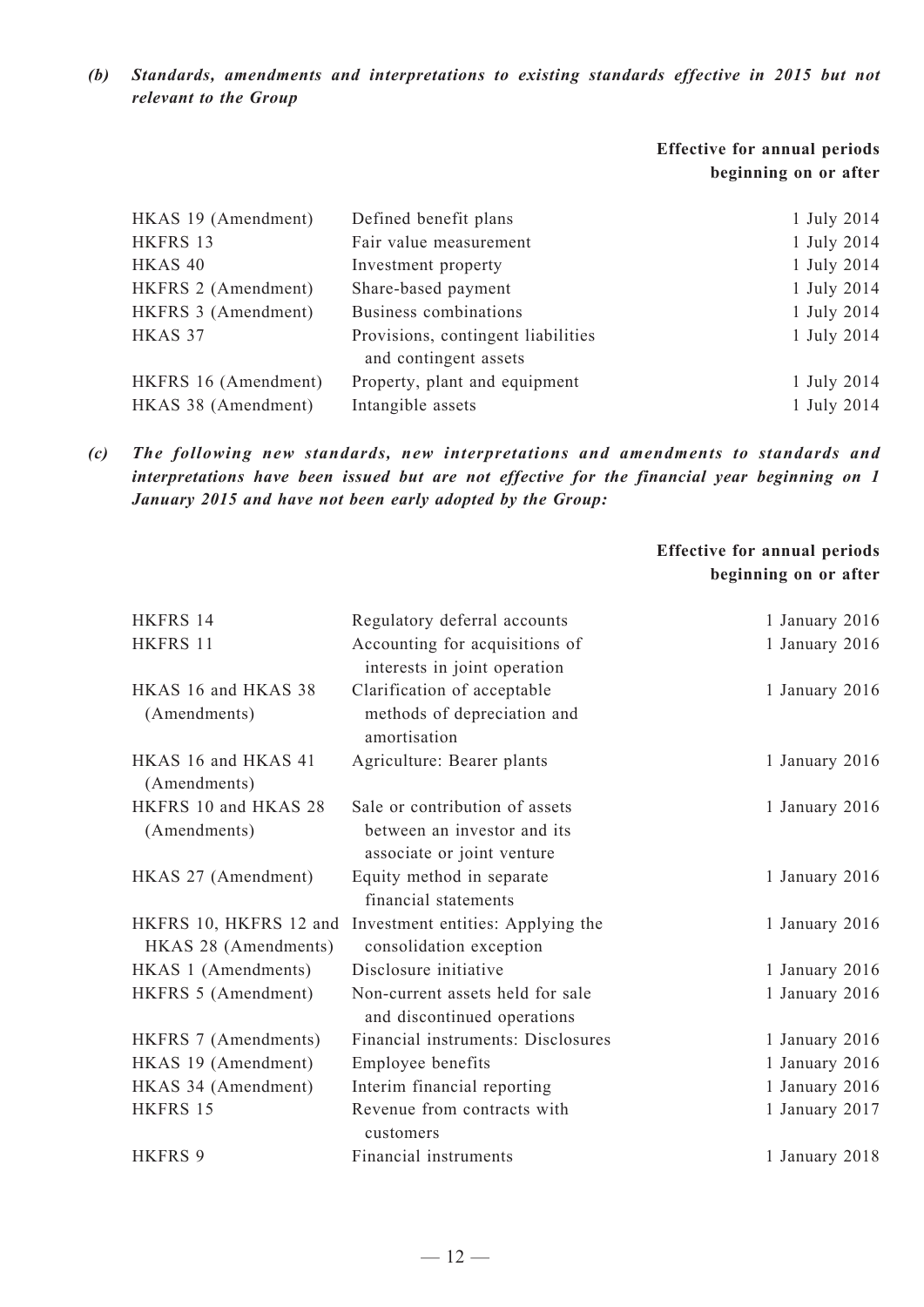# **3. Segment information**

After the disposal of the product segments of antibiotics and others on 31 October 2014, the decisionmakers consider that the Group's operations are operated and managed as a single segment of intravenous infusion and others, no segment information is presented accordingly.

|                                            | Unaudited                                                                   |                                       |                                 |                                                                                            |  |
|--------------------------------------------|-----------------------------------------------------------------------------|---------------------------------------|---------------------------------|--------------------------------------------------------------------------------------------|--|
|                                            |                                                                             | <b>Continuing operations</b>          |                                 |                                                                                            |  |
|                                            | <b>Intravenous</b><br>infusion<br>solution<br>and others<br><b>HK\$'000</b> | <b>Unallocated</b><br><b>HK\$'000</b> | <b>Total</b><br><b>HK\$'000</b> | <b>Discontinued</b><br>operations -<br><b>Antibiotics</b><br>and others<br><b>HK\$'000</b> |  |
| Six months ended 30 June 2015              |                                                                             |                                       |                                 |                                                                                            |  |
| Revenue                                    | 1,061,389                                                                   |                                       | 1,061,389                       |                                                                                            |  |
| Operating profit/(loss) segment<br>results | 325,338                                                                     | (8, 412)                              | 316,926                         |                                                                                            |  |
| Finance income                             | 802                                                                         | 900                                   | 1,702                           |                                                                                            |  |
| Finance costs                              | (20, 728)                                                                   | (91)                                  | (20, 819)                       |                                                                                            |  |
| Profit/(loss) before                       |                                                                             |                                       |                                 |                                                                                            |  |
| income tax                                 | 305,412                                                                     | (7,603)                               | 297,809                         |                                                                                            |  |
| Income tax expenses                        | (47, 271)                                                                   |                                       | (47, 271)                       |                                                                                            |  |
| Profit/(loss) for the period               | 258,141                                                                     | (7,603)                               | 250,538                         |                                                                                            |  |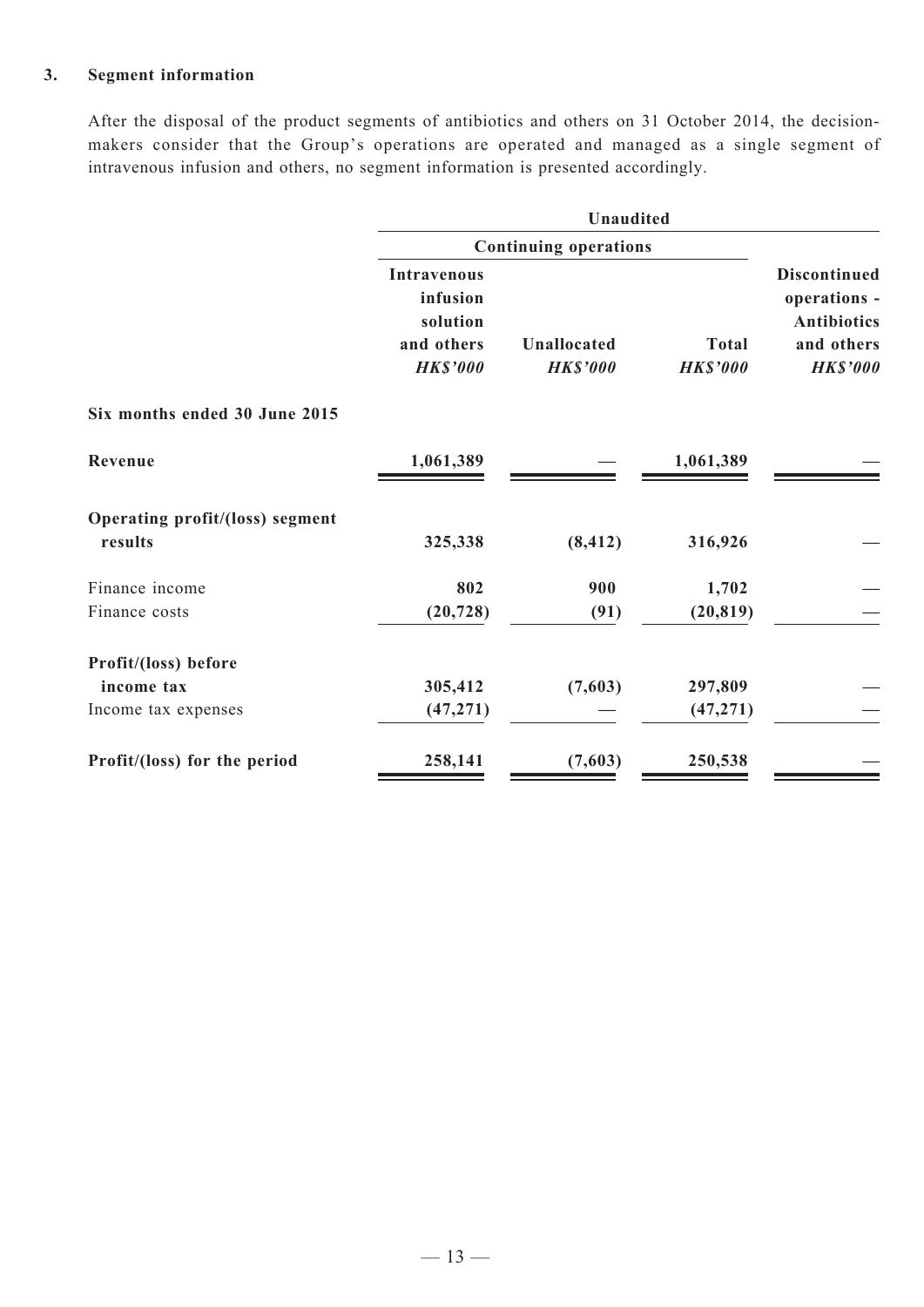|                                 | Unaudited                                                            |                                |                          |                                                                                     |
|---------------------------------|----------------------------------------------------------------------|--------------------------------|--------------------------|-------------------------------------------------------------------------------------|
|                                 |                                                                      | <b>Continuing operations</b>   |                          | <b>Discontinued</b><br>operations -<br><b>Antibiotics</b><br>and others<br>HK\$'000 |
|                                 | <b>Intravenous</b><br>infusion<br>solution<br>and others<br>HK\$'000 | <b>Unallocated</b><br>HK\$'000 | <b>Total</b><br>HK\$'000 |                                                                                     |
| Six months ended 30 June 2014   |                                                                      |                                |                          |                                                                                     |
| Revenue                         | 996,435                                                              |                                | 996,435                  | 530,730                                                                             |
| Operating profit/(loss) segment |                                                                      |                                |                          |                                                                                     |
| results                         | 349,673                                                              | (8, 420)                       | 341,253                  | 54,094                                                                              |
| Finance income                  | 2,509                                                                |                                | 2,509                    | 144                                                                                 |
| Finance costs                   | (29, 446)                                                            | (522)                          | (29, 968)                | (7, 017)                                                                            |
| Profit/(loss) before            |                                                                      |                                |                          |                                                                                     |
| income tax                      | 322,736                                                              | (8,942)                        | 313,794                  | 47,221                                                                              |
| Income tax expenses             | (47, 800)                                                            | (6,030)                        | (53, 830)                | (6, 547)                                                                            |
| Profit/(loss) for the period    | 274,936                                                              | (14, 972)                      | 259,964                  | 40,674                                                                              |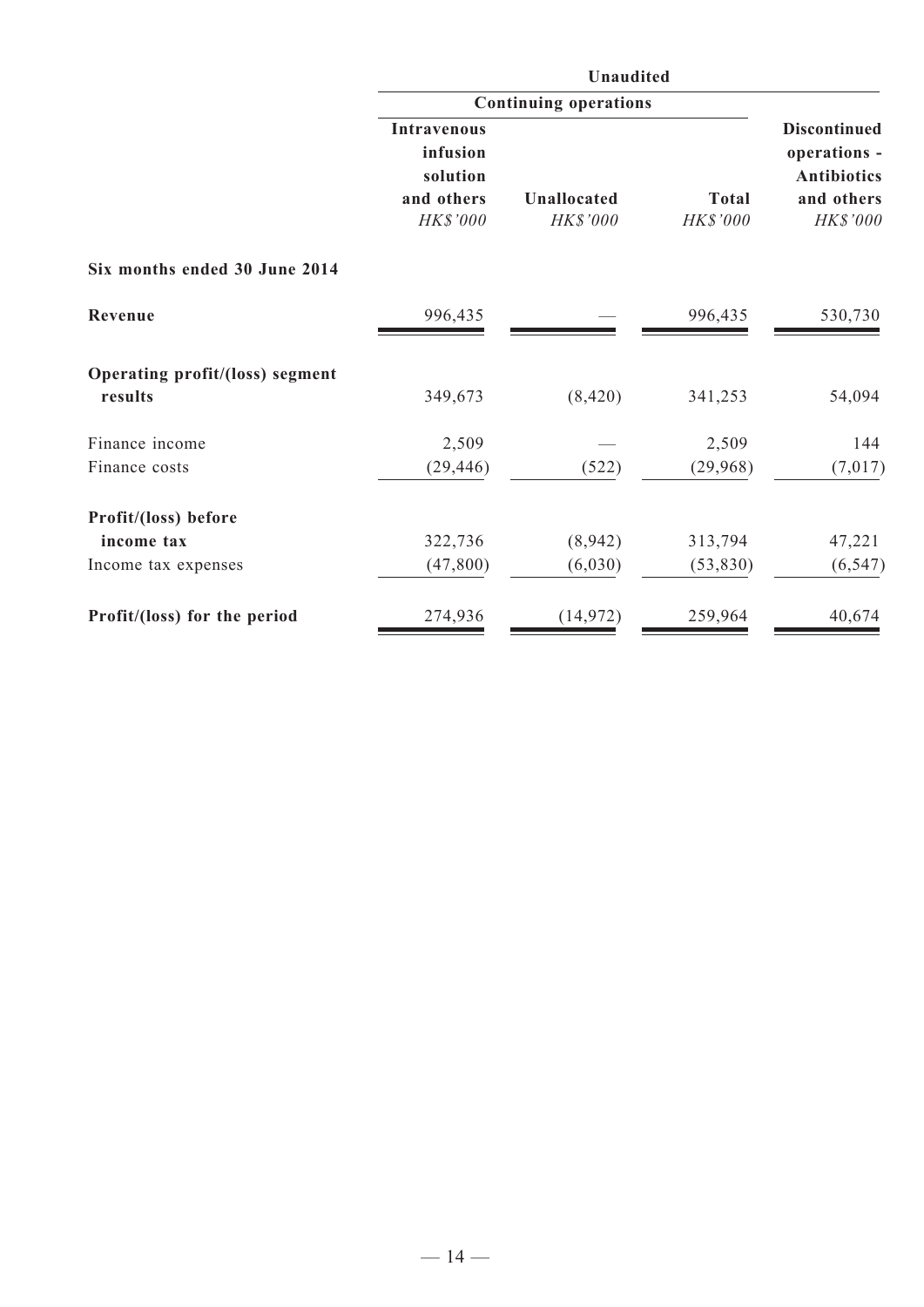|                          |                                                                             | Unaudited                      |                                 |                                                                                            |
|--------------------------|-----------------------------------------------------------------------------|--------------------------------|---------------------------------|--------------------------------------------------------------------------------------------|
|                          |                                                                             | <b>Continuing operations</b>   |                                 |                                                                                            |
|                          | <b>Intravenous</b><br>infusion<br>solution<br>and others<br><b>HK\$'000</b> | Unallocated<br><b>HK\$'000</b> | <b>Total</b><br><b>HK\$'000</b> | <b>Discontinued</b><br>operations -<br><b>Antibiotics</b><br>and others<br><b>HK\$'000</b> |
| As at 30 June 2015       |                                                                             |                                |                                 |                                                                                            |
| <b>Total assets</b>      | 4,819,179                                                                   | 101,305                        | 4,920,484                       |                                                                                            |
| <b>Total liabilities</b> | 1,914,009                                                                   | 12,368                         | 1,926,377                       |                                                                                            |
|                          |                                                                             | <b>Audited</b>                 |                                 |                                                                                            |
|                          |                                                                             | <b>Continuing operations</b>   |                                 |                                                                                            |
|                          | <b>Intravenous</b><br>infusion<br>solution<br>and others<br>HK\$'000        | <b>Unallocated</b><br>HK\$'000 | <b>Total</b><br>HK\$'000        | <b>Discontinued</b><br>operations -<br><b>Antibiotics</b><br>and others<br>HK\$'000        |
| As at 31 December 2014   |                                                                             |                                |                                 |                                                                                            |
| <b>Total assets</b>      | 4,341,102                                                                   | 456,553                        | 4,797,655                       |                                                                                            |
| <b>Total liabilities</b> | 1,532,119                                                                   | 12,366                         | 1,544,485                       |                                                                                            |

# **4. Operating profit arises from continuing operations**

|                                                   | Unaudited                |                 |  |
|---------------------------------------------------|--------------------------|-----------------|--|
|                                                   | Six months ended 30 June |                 |  |
|                                                   | 2015                     |                 |  |
|                                                   | <b>HK\$'000</b>          | <b>HK\$'000</b> |  |
| Gain on disposal of property, plant and equipment | (337)                    | (2,610)         |  |
| Government grants                                 | (38, 165)                | (16, 844)       |  |
| Depreciation of property, plant and equipment     | 95,268                   | 67,414          |  |
| Provision for impairment of receivables           | 329                      |                 |  |
| Amortisation of intangible assets                 | 2,226                    | 1,723           |  |
| Amortisation of land use rights                   | 2,539                    | 1,449           |  |
| Foreign exchange (gain)/loss, net                 | (1,089)                  | 5,870           |  |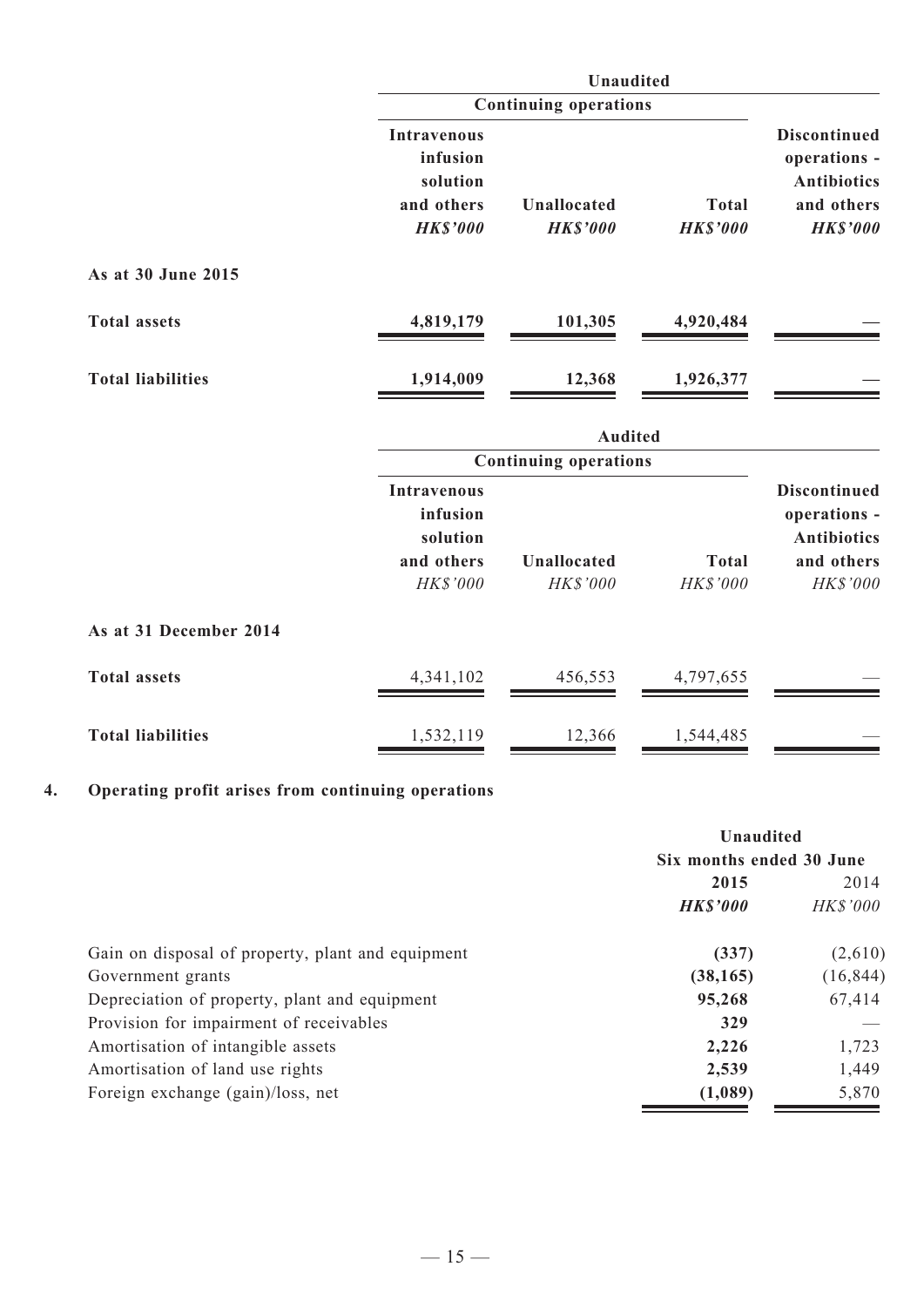### **5. Income tax expenses**

The Company is incorporated in the Cayman Islands as an exempted company and, accordingly, is exempted from payment of the Cayman Islands income tax. The Company had no assessable profits in Hong Kong and, accordingly, no Hong Kong profits tax was provided.

New Orient Investments Pharmaceutical Holding (Hong Kong) Limited, the subsidiary of the Company, is subject to Hong Kong profits tax at the rate of 16.5% (2014: 16.5%) on its estimated assessable profit.

All subsidiaries of the Company established and operated in PRC are subject to Mainland China Corporate Income Tax ("CIT") at an applicable rate of 25%.

Shijiazhuang No. 4 Pharmaceutical Co., Ltd. has been recognised as a High and New Tech Enterprises in 2012 and is in the process of renewal in 2015. Based on the historical experience and the continuing investment in its research and development activities, the management of the Company makes a reasonable estimation that Shijiazhuang No. 4 Pharmaceutical Co., Ltd. will complete the renewal in the second half year of 2015. Hebei Guolong Pharmaceutical Co., Ltd. has been recognised as a High and New Tech Enterprise in 2014. According to the tax incentives rules of the Corporate Income Tax Law of the People's Republic of China (the "CIT Law") for High and New Tech Enterprises, these companies are subject to a reduced corporate income tax rate of 15% for three years.

According to the PRC CIT Law, the profits of the PRC subsidiaries of the Group derived since 1 January 2008 will be subject to withholding tax at a rate of 5% upon the distribution of such profits to foreign investors in Hong Kong. Deferred income tax liabilities have been provided for in this regard based on the expected dividends to be distributed from the Group's PRC subsidiaries in the foreseeable future in respect of the profits generated since 1 January 2008.

As at 30 June 2015, deferred income tax liabilities of HK\$95,013,000 (31 December 2014: HK\$82,154,000) have not been recognised for the withholding tax that would be payable on the unremitted earnings of certain subsidiaries that derived since 1 January 2008. Such amounts are permanently reinvested. Unremitted earnings totalled HK\$1,900,262,000 (31 December 2014: HK\$1,643,085,000) at 30 June 2015.

The amounts of taxation charged to the interim condensed consolidated statement of comprehensive income:

|                                                                                          | <b>Unaudited</b><br>Six months ended 30 June |                                   |
|------------------------------------------------------------------------------------------|----------------------------------------------|-----------------------------------|
|                                                                                          | 2015<br><b>HK\$'000</b>                      | 2014<br>HK\$'000<br>(Represented) |
| PRC current income tax<br>$-$ CIT                                                        | 48,203                                       | 41,893                            |
| - Withholding tax of profits distribution by the PRC subsidiaries<br>Deferred income tax | (932)                                        | 6,030<br>5,907                    |
|                                                                                          | 47,271                                       | 53,830                            |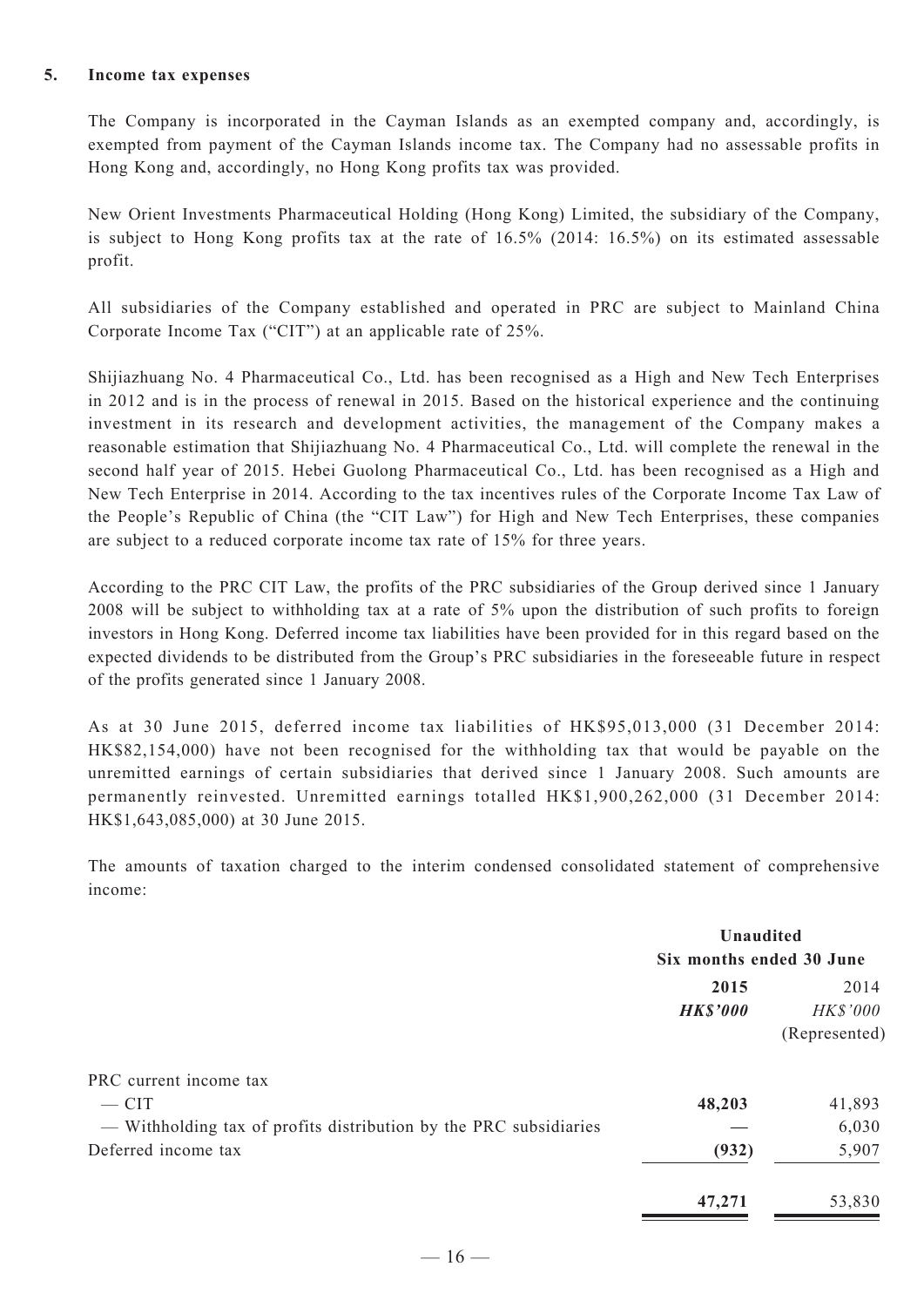# **6. Earnings per share**

# *(a) Basic*

Basic earnings per share is calculated by dividing the profit attributable to equity holders of the Company by the weighted average number of ordinary shares in issue during the period.

|                                                                                                                                                               | <b>Unaudited</b>         |                                   |
|---------------------------------------------------------------------------------------------------------------------------------------------------------------|--------------------------|-----------------------------------|
|                                                                                                                                                               | Six months ended 30 June |                                   |
|                                                                                                                                                               | 2015<br><b>HK\$'000</b>  | 2014<br>HK\$'000<br>(Represented) |
| Profit attributable to equity holders of the Company arises from<br>continuing operations<br>Profit attributable to equity holders of the Company arises from | 250,501                  | 259,953                           |
| discontinued operations                                                                                                                                       |                          | 40,674                            |
|                                                                                                                                                               | 250,501                  | 300,627                           |
| Weighted average number of ordinary shares<br>in issue (thousands)                                                                                            | 2,968,527                | 2,930,721                         |
| Basic earnings per share (HKS per share)                                                                                                                      |                          |                                   |
| Profit attributable to equity holders of the Company arises from<br>continuing operations                                                                     | 0.0844                   | 0.0887                            |
| Profit attributable to equity holders of the Company arises from<br>discontinued operations                                                                   |                          | 0.0139                            |
|                                                                                                                                                               | 0.0844                   | 0.1026                            |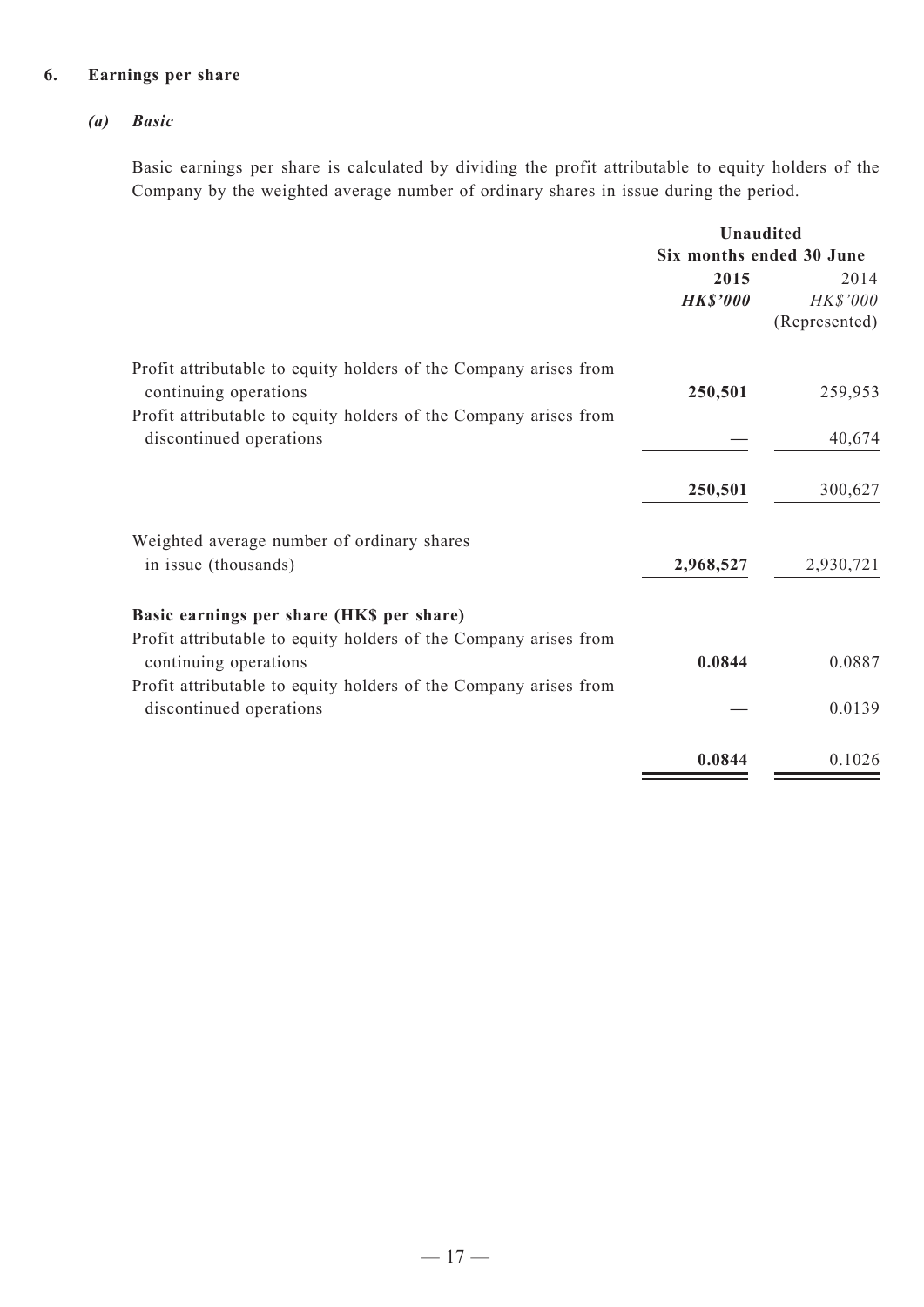### *(b) Diluted*

Diluted earnings per share is calculated by adjusting the weighted average number of ordinary shares outstanding to assume conversion of all dilutive potential ordinary shares. The dilutive potential ordinary shares of the Company are share options. For the share options, a calculation is done to determine the number of shares that could have been acquired at fair value (determined as the average annual market share price of the company's shares) based on the monetary value of the subscription rights attached to outstanding share options. The number of shares calculated as above is compared with the number of shares that would have been issued assuming the exercise of the share options.

|                          | Unaudited        |
|--------------------------|------------------|
| Six months ended 30 June |                  |
| 2015                     | 2014             |
| <b>HK\$'000</b>          | HK\$'000         |
|                          | (Represented)    |
| 250,501                  | 259,953          |
|                          | 40,674           |
| 250,501                  | 300,627          |
| 2,968,527                | 2,930,721        |
|                          | 11,497           |
|                          |                  |
| 2,968,527                | 2,942,218        |
|                          |                  |
|                          | 0.0884           |
|                          |                  |
|                          | 0.0138           |
|                          | 0.1022           |
|                          | 0.0844<br>0.0844 |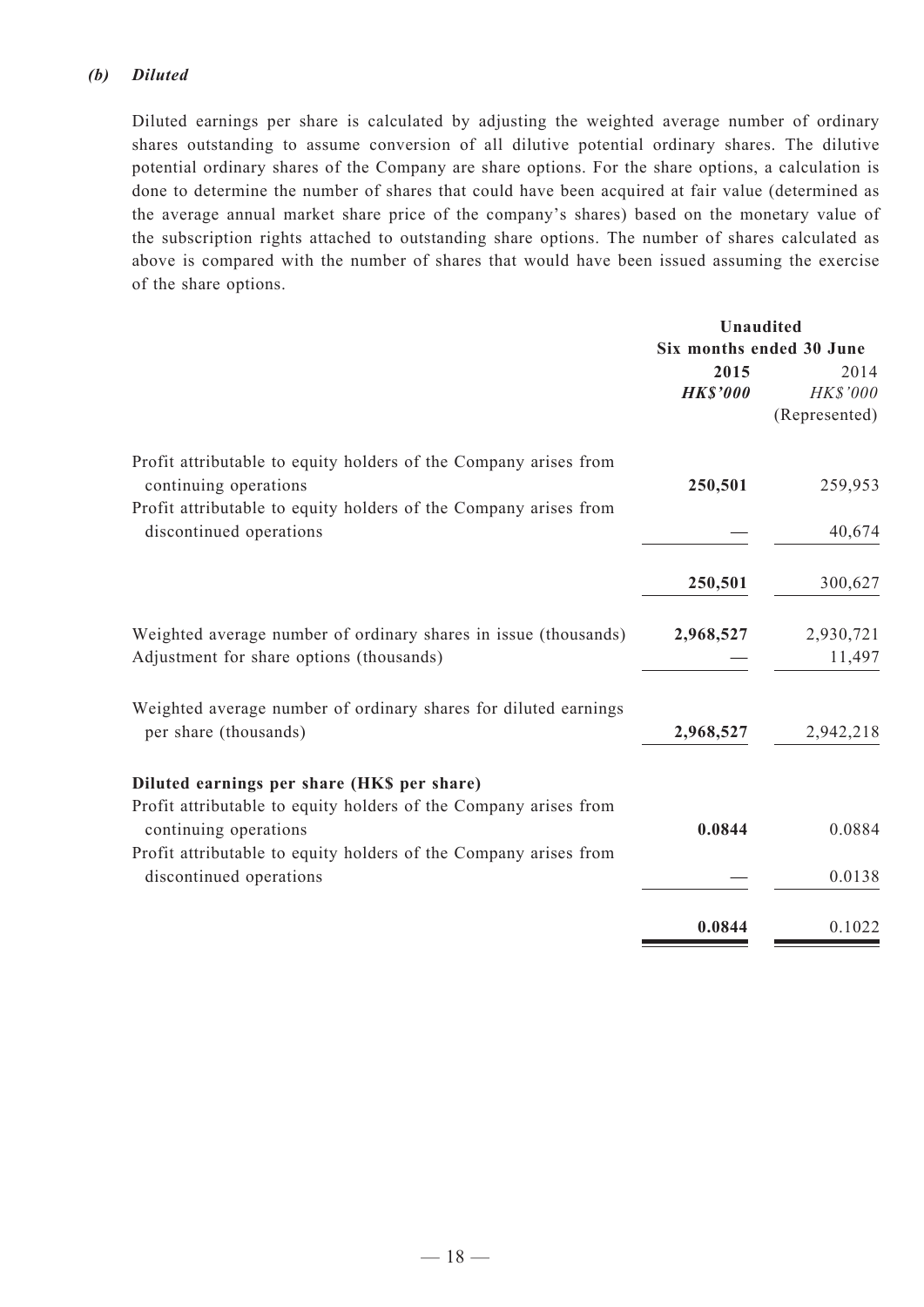|                                                                       | Unaudited                |                 |  |
|-----------------------------------------------------------------------|--------------------------|-----------------|--|
|                                                                       | Six months ended 30 June |                 |  |
|                                                                       | 2015                     | 2014            |  |
|                                                                       | <b>HK\$'000</b>          | <b>HK\$'000</b> |  |
| Dividend, proposed, of HK\$ 2.5 cents (six months ended 30 June 2014: |                          |                 |  |
| HK\$ 6 cents) per ordinary share                                      | 70,463                   | 177,236         |  |

At a meeting held on 31 August 2015, the directors recommended the payment of a dividend of totalling approximately HK\$70,463,000 in respect of the six months ended 30 June 2015, which is calculated based on HK\$2.5 cents per ordinary share, and 2,818,527,385 ordinary shares in issue following the completion of the Offer (the "Shares"). The Shares are 2,968,527,385 ordinary shares in issue as at 30 June 2015, reduced by 150,000,000 ordinary shares repurchased assuming that there is full acceptance of the Offer by the qualifying shareholders up to the maximum number of ordinary share. The proposed dividend has not been reflected as a dividend payable in this interim condensed consolidated financial statements, but will be reflected as an appropriation of share premium for the year ending 31 December 2015.

### **8. Trade and bills receivables**

The Group generally requires its customers to settle sales invoices within 3 months. Ageing analysis of trade and bills receivables based on revenue recognition date is as follows:

|                                | Unaudited<br>30 June<br>2015<br><b>HK\$'000</b> | Audited<br>31 December<br>2014<br>HK\$'000 |
|--------------------------------|-------------------------------------------------|--------------------------------------------|
| Within 3 months                | 807,038                                         | 622,886                                    |
| 4 to 6 months                  | 96,923                                          | 67,093                                     |
| 7 to 12 months                 | 18,788                                          | 14,791                                     |
| 1 to 2 years                   | 1,955                                           | 1,097                                      |
|                                | 924,704                                         | 705,867                                    |
| Less: Provision for impairment | (2,909)                                         | (2, 580)                                   |
|                                | 921,795                                         | 703,287                                    |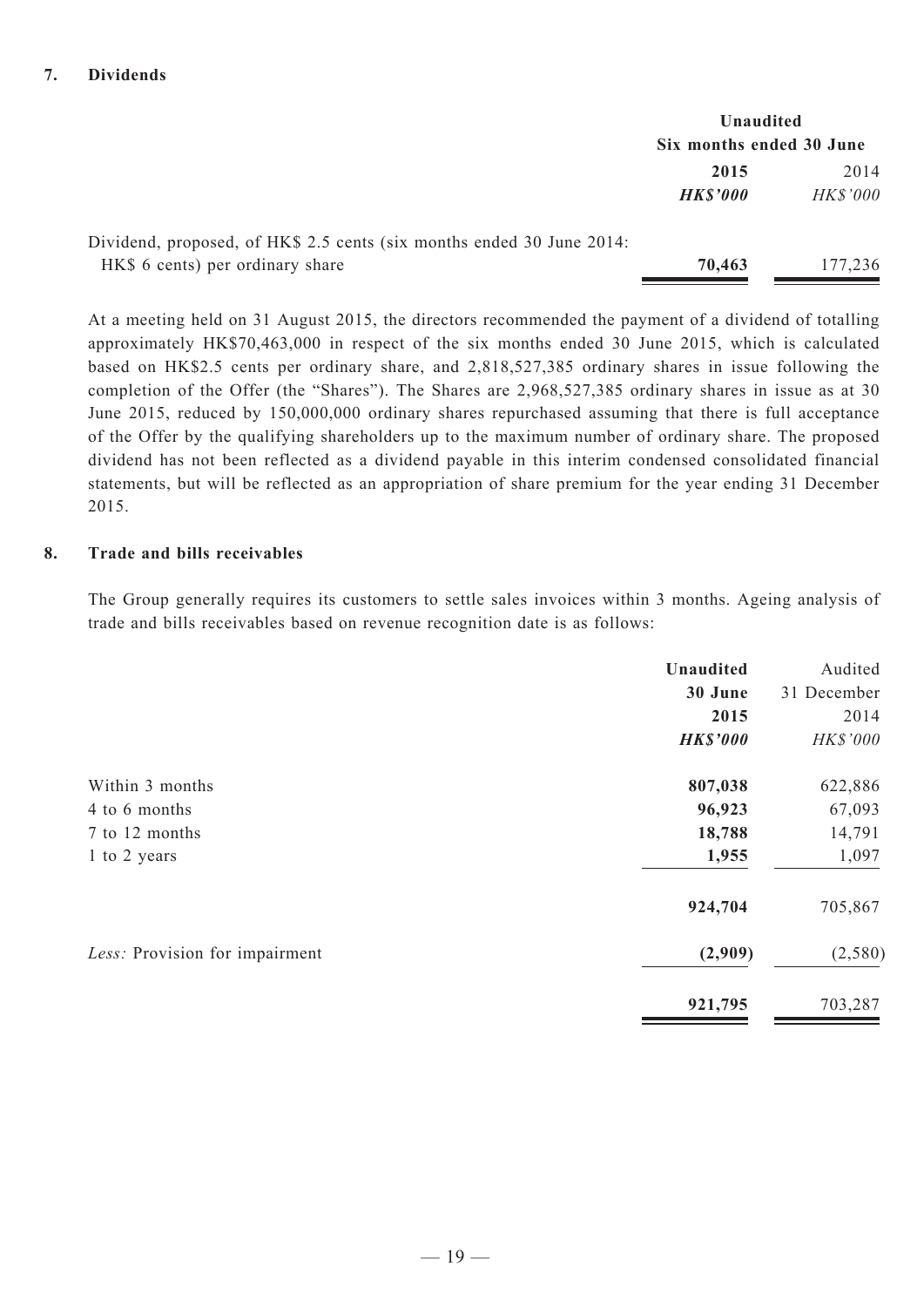# **9. Trade and bills payables**

Ageing analysis of trade and bills payables is as follows:

|                   | Unaudited       | Audited     |
|-------------------|-----------------|-------------|
|                   | 30 June         | 31 December |
|                   | 2015            | 2014        |
|                   | <b>HK\$'000</b> | HK\$'000    |
| Within 3 months   | 208,889         | 232,963     |
| 4 to 6 months     | 87,340          | 41,608      |
| 7 to 12 months    | 17,630          | 10,679      |
| 1 to 3 years      | 1,792           | 1,942       |
| More than 3 years | 969             | 528         |
|                   | 316,620         | 287,720     |

# **10. Reserves**

|                                                       |              |          |                  | <b>Unaudited</b>       |                         |            |            |
|-------------------------------------------------------|--------------|----------|------------------|------------------------|-------------------------|------------|------------|
|                                                       | <b>Share</b> | Capital  | <b>Statutory</b> | Share-based<br>payment | Currency<br>translation | Retained   |            |
|                                                       | premium      | reserve  | reserves         | reserve                | differences             | earnings   | Total      |
|                                                       | HK\$'000     | HK\$'000 | HK\$'000         | HK\$'000               | HK\$'000                | HK\$'000   | HK\$'000   |
| At 1 January 2015<br>Dividends paid to equity holders | 1,313,850    | 176,819  | 176,049          |                        | 146,197                 | 1,373,410  | 3,186,325  |
| of the Company                                        | (212, 125)   |          |                  |                        |                         | (298, 462) | (510, 587) |
| Profit for the period                                 |              |          |                  |                        |                         | 250,501    | 250,501    |
| Currency translation differences                      |              |          | 738              |                        | 247                     |            | 985        |
| At 30 June 2015                                       | 1,101,725    | 176,819  | 176,787          |                        | 146,444                 | 1,325,449  | 2,927,224  |
| At 1 January 2014                                     | 1,262,730    | 176,819  | 273,859          | 15,530                 | 161,407                 | 910,519    | 2,800,864  |
| Dividends paid to equity holders<br>of the Company    |              |          |                  |                        |                         | (58, 599)  | (58, 599)  |
| Profit for the period                                 |              |          |                  |                        |                         | 300,627    | 300,627    |
| Issuance of shares<br>- exercise of share options     | 35,120       |          |                  |                        |                         |            | 35,120     |
| Currency translation differences                      |              |          | (2,644)          |                        | (23,953)                |            | (26, 597)  |
|                                                       |              |          |                  |                        |                         |            |            |
| At 30 June 2014                                       | 1,297,850    | 176,819  | 271,215          | 15,530                 | 137,454                 | 1,152,547  | 3,051,415  |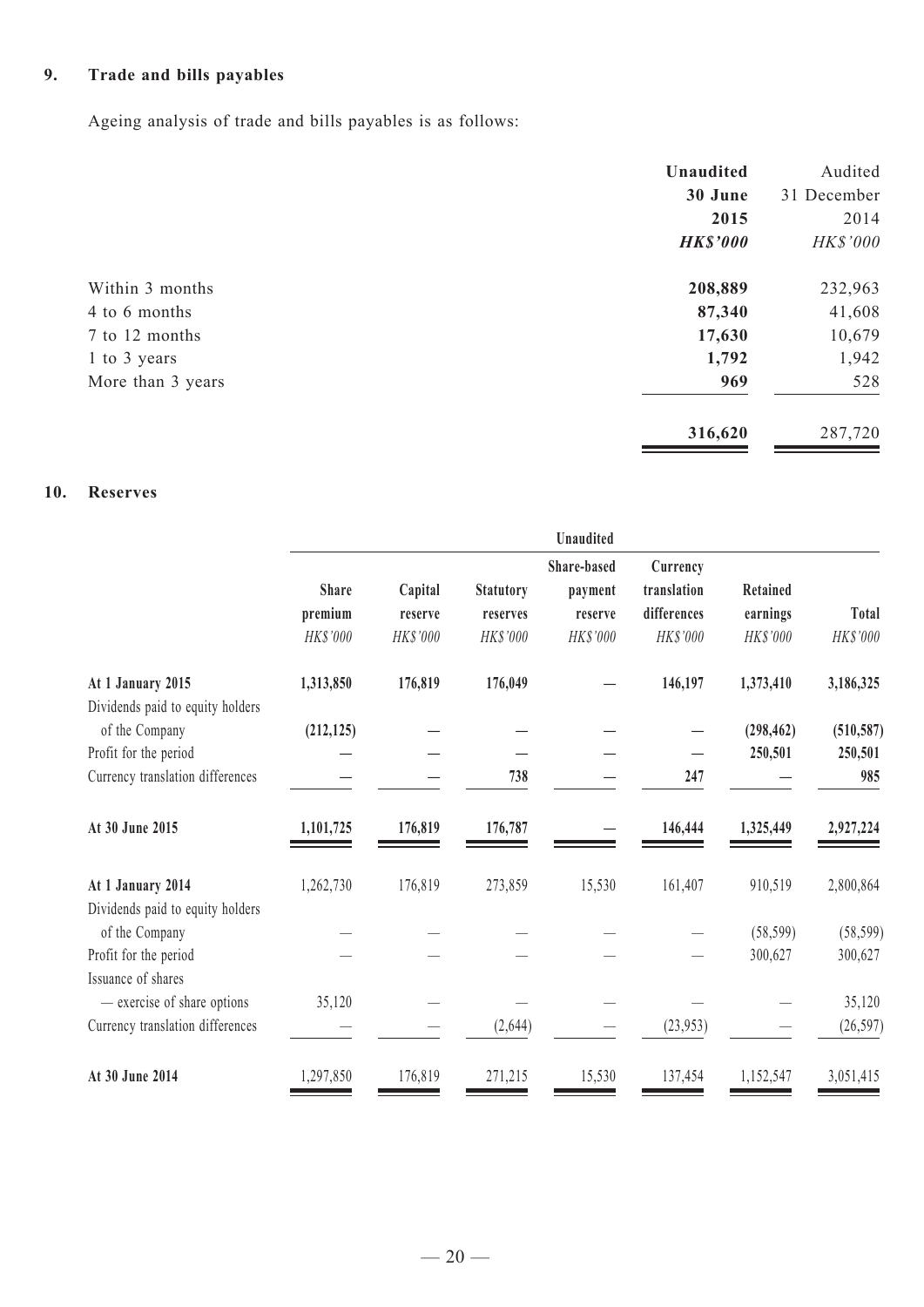# **LIQUIDITY AND FINANCIAL RESOURCES**

The Group primarily finances its working capital and other capital requirements by net cash generated from operating activities and resorts to external financing including both long-term and short-term bank borrowings from time to time in case the operating cash flow is insufficient to meet the capital requirements.

As at 30 June 2015, the cash and cash equivalents aggregated to HK\$379,565,000 (31 December 2014: HK\$325,224,000) and the carrying amounts of the borrowings amounted to HK\$1,215,035,000 (31 December 2014: HK\$871,927,000).

Gearing ratio (defined as bank borrowings less cash and cash equivalents divided by total capital less non-controlling interests) increased from 14.4% as at 31 December 2014 to 21.8% as at 30 June 2015.

Current ratio (defined as current assets divided by current liabilities) decreased from 1.46 as at 31 December 2014 to 1.35 as at 30 June 2015.

# **FOREIGN EXCHANGE RISK**

Majority of the Group's businesses are operated in the PRC and are denominated in Renminbi and Hong Kong dollars. The Group is of the opinion that its exposure to foreign exchange rate risk is limited. Hence, no financial instrument for hedging was employed. The Group is closely monitoring the financial market and would consider appropriate measures if required.

# **Material acquisitions and disposals**

There was no material acquisition or disposal of subsidiaries or associates during the six months ended 30 June 2015.

# **PLEDGE OF ASSETS**

As at 30 June 2015, the net book amount of the Group's land use right of HK\$59,974,000 (31 December 2014: HK\$60,760,000) and the net book amount of the Group's buildings, plant and machineries of HK\$129,346,000 (31 December 2014: HK\$301,820,000) were pledged as collateral for the Group's bank borrowings.

# **CONTINGENT LIABILITIES**

As at 30 June 2015, the Group did not have any significant contingent liabilities.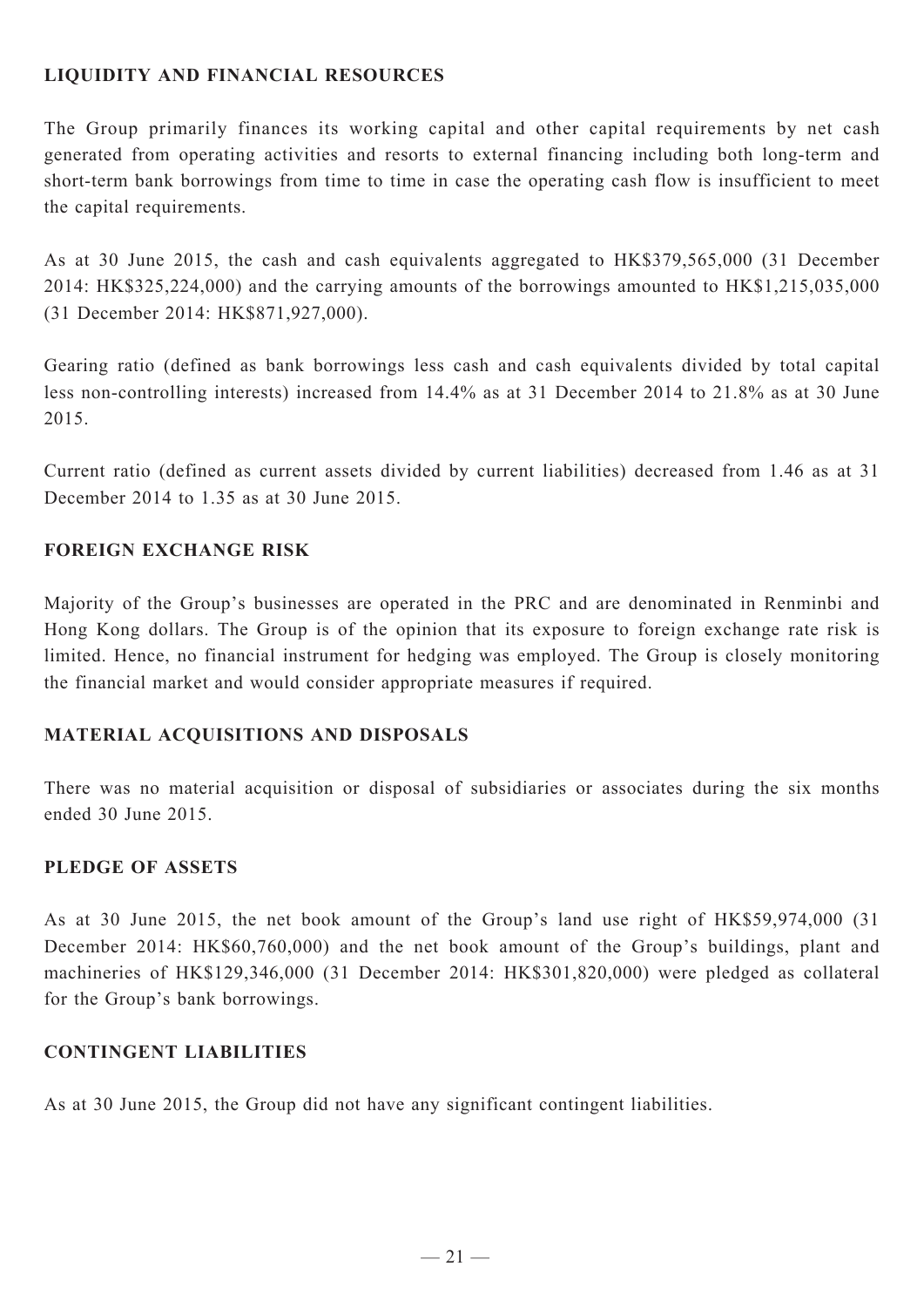# **EXCHANGE RATE**

As at 2015 and 2014, the exchange rates of converting HK\$ into RMB (as calculated in HK\$) were:

| 1 January 2014   | 0.78623 |
|------------------|---------|
| 30 June 2014     | 0.79375 |
| 31 December 2014 | 0.78887 |
| 30 June 2015     | 0.78861 |

#### **PURCHASE, SALE OR REDEMPTION OF SECURITIES**

Neither the Company nor any of its subsidiaries has redeemed, purchased or sold any of the Company's listed securities for the six months ended 30 June 2015.

### **SHARE OPTION SCHEME**

### *Old Share Option Scheme*

Pursuant to a share option scheme approved by a written resolution of all shareholders of the Company on 16 October 2005 ("Old Share Option Scheme"), the Company may grant options to, amongst others, the directors or employees of the Company or its subsidiaries, for the recognition of their contributions to the Group, to subscribe for the shares. The offer for grant of options ("Offer") must be taken up within 28 days from the date of Offer, with a payment of HK\$1.00 as consideration for the grant. The exercise price of the share option will be determined at the higher of (i) the average closing prices of shares as stated in the Stock Exchange's daily quotations sheets for the five trading days immediately preceding the date of Offer; (ii) the closing price of shares as stated in the Stock Exchange's daily quotations sheet on the date of Offer; and (iii) the nominal value of the shares. The share options are exercisable at any time during a period of not more than 10 years from the date of Offer, subject to the terms and conditions of the Share Option Scheme and any conditions of grant as may be stipulated by the Board. Unless terminated by the Company by resolution in general meeting, the Share Option Scheme shall be valid and effective for a period of 10 years commencing on the date on which the Share Option Scheme becomes unconditional.

The maximum number of shares which may be issued upon exercise of all outstanding options granted and yet to be exercised under the Share Option Scheme and any other schemes shall not exceed 30% of the issued share capital of the Company from time to time. The total number of shares which may be issued upon exercise of all options to be granted under the Share Option Scheme and any other schemes must not, in aggregate, exceed 10% of the number of shares in issue as at the date dealings in the shares first commence on the Stock Exchange unless further shareholders' approval has been obtained pursuant to the conditions set out in the Share Option Scheme. The total number of shares issued and to be issued upon exercise of all options granted under the Share Option Scheme and any other schemes (including both exercised or outstanding options) to each participant in any 12-month period shall not exceed 1% of the issued share capital of the Company.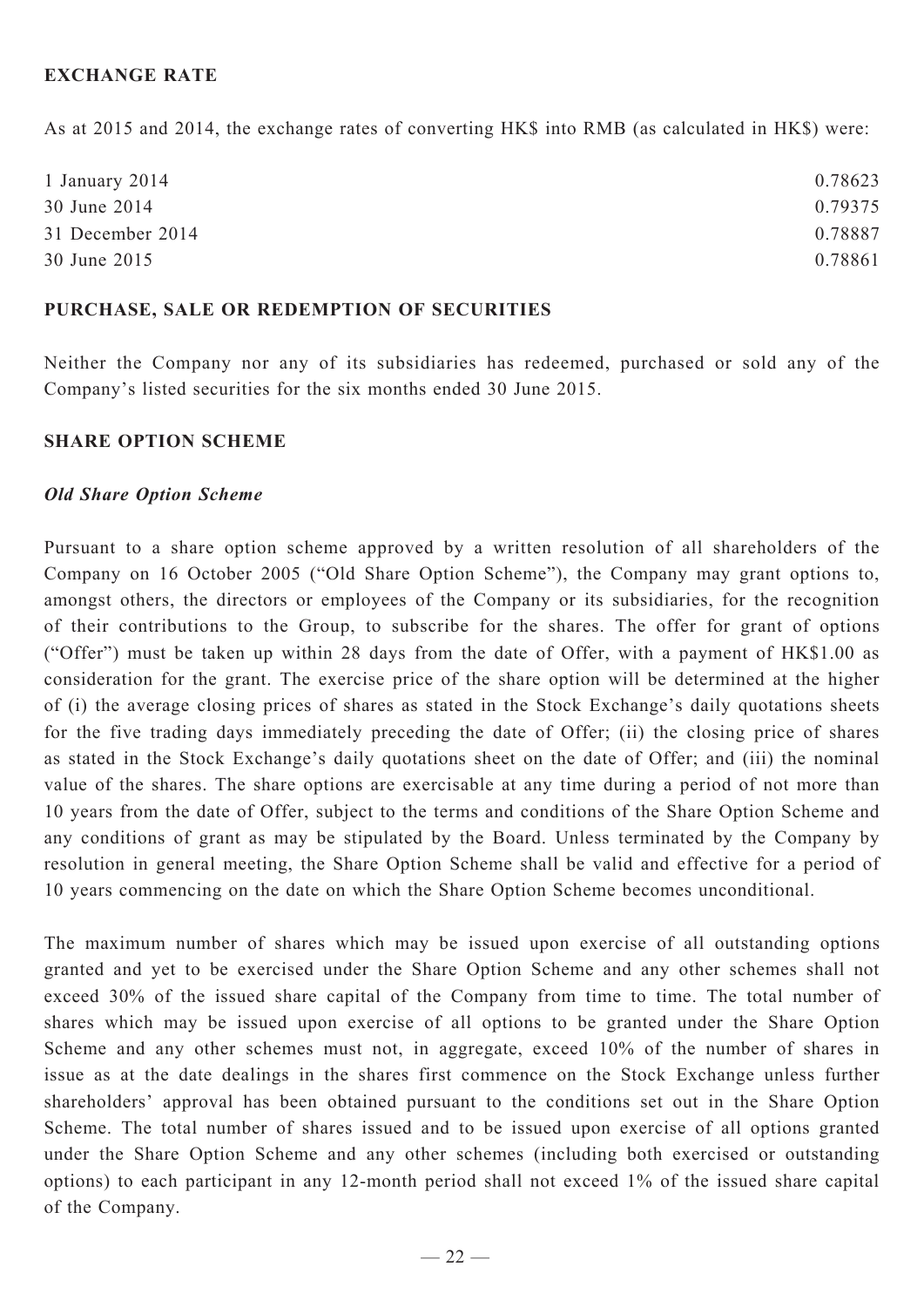As at 7 August 2008, the Company granted 100,000,000 share options to directors and senior management of the Group, representing about 4.93% of the issued share capital as at the date immediately before the options were granted. The exercise price was HK\$0.7. The exercisable period is from 7 August 2008 to 6 August 2018. As at 4 October 2010, all of the share options granted were exercised.

The Board proposed the termination of Old Share Option Scheme and the adoption of the existing share option scheme ("Existing Share Option Scheme") which were approved by an ordinary resolution passed by the shareholders at the EGM held on 20 September 2012. The operation of Old Share Option Scheme was terminated such that no further share option could thereafter be offered under Old Share Option Scheme but in all other respects the provisions of Old Share Option Scheme shall remain in full force and effect.

As at 3 May 2012, the Company granted 48,000,000 share options (being adjusted from 40,000,000 share options as a result of the issue of bonus shares on 16 October 2012) to two then directors of the Group under Old Share Option Scheme, representing about 1.64% of the issued share capital as at the date immediately before the options were granted. The exercise price was HK\$1.48 (being adjusted from HK\$1.78 as a result of the issue of bonus shares on 16 October 2012). The exercisable period was from 3 May 2012 to 2 May 2022.

On 24 June 2014, 24,000,000 share options (being adjusted from 20,000,000 share options as a result of the issuance of bonus shares on 16 October 2012) were exercised by a current director. And on 17 November 2014, 24,000,000 share options (being adjusted from 20,000,000 share options as a result of the issuance of bonus shares on 16 October 2012) were exercised by a ex-director of the Company who resigned on 6 June 2014. Options exercised in 2014 resulted in 48,000,000 ordinary shares being issued at HK\$0.02 each. The exercise price was HK\$1.48 per share (being adjusted from HK\$1.78 as a result of issuance of bonus share on 16 October 2012). The total cash received is HK\$71,200,000. The weighted average share price at the time of exercise was \$3.42 per share.

Movements in the number of share options outstanding is as follows:

|                                                           | 2014<br><i>(thousands)</i> | 2013<br>(thousands) |
|-----------------------------------------------------------|----------------------------|---------------------|
| Outstanding at the beginning of the year                  | 48,000                     | 48,000              |
| Granted during the year                                   |                            |                     |
| Exercised during the year                                 | (48,000)                   |                     |
| Outstanding and exercisable at the end of the year (Note) |                            | 48,000              |

*Note:* As at 31 December 2013, the options outstanding had an weighted average exercise price of HK\$1.48 and a remaining contractual life of 8.5 years. As at 31 December 2014, all of the share options granted had been exercised and hence there was no outstanding nor exercisable share options under the Old Share Option Scheme.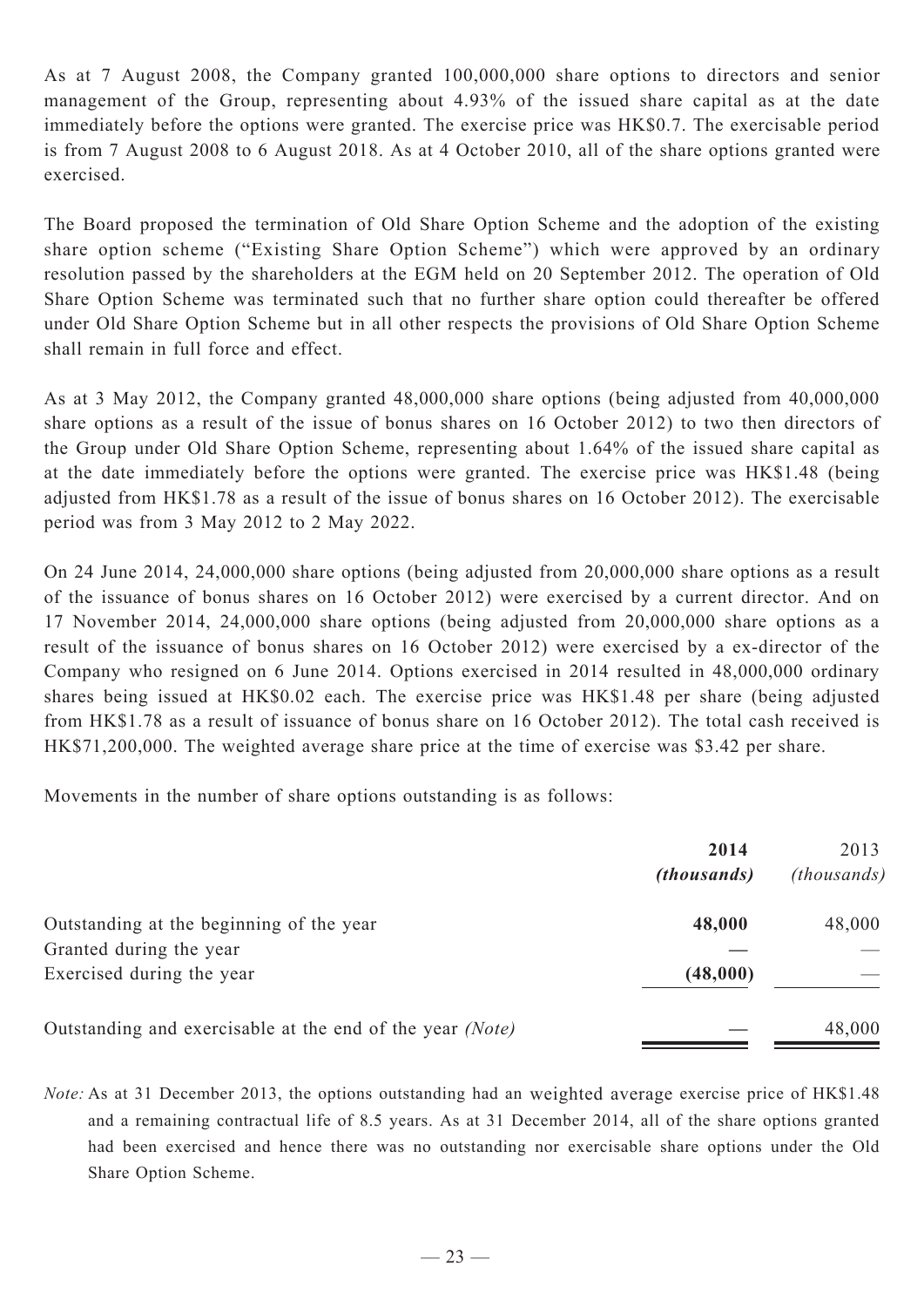# *Existing Share Option Scheme*

Existing Share Option Scheme is valid and remains in force for a period of 10 years from 20 September 2012 (the "Scheme Period") unless terminated earlier by shareholders in general meeting. The purpose of Existing Share Option Scheme is to enable the Board to grant share options to the Eligible Person as defined in Existing Share Option Scheme including, among others, the directors, employee or proposed employee, consultants or advisers of or to the Company or its subsidiaries or any entity in which the Group holds an equity interest, as incentives or rewards for their contribution or potential contribution to the development and growth of the Group. The provisions of Existing Share Option Scheme comply with the requirements of Chapter 17 of the Rules Governing the Listing of Securities on the Stock Exchange (the "Listing Rules").

Pursuant to Existing Share Option Scheme, the offer for grant of options ("Offer") must be accepted within 30 days inclusive of the day on which such offer was made, with a payment of HK\$1.00 as consideration for the grant. The exercise price of the share option is to be determined by the Board provided always that it shall be at least the higher of (i) the closing price of the shares as stated in the daily quotations sheet issued by the Stock Exchange for the date of offer of grant, which must be a business day; and (ii) the average closing price of the shares as stated in the daily quotations sheets issued by the Stock Exchange for the five business days immediately preceding the date of offer of grant provided that the option price per share shall in no event be less than the nominal amount of one share. The share options are exercisable at any time during a period as the Board may determine in granting the share options but in any event shall not exceed 10 years from the date of Offer, subject to the terms and conditions of Existing Share Option Scheme and any conditions of grant as may be stipulated by the Board.

The aggregate number of shares which may be issued upon exercise of all outstanding options granted and yet to be exercised under Existing Share Option Scheme and any other schemes shall not exceed 30% of the issued share capital of the Company from time to time. The maximum number of shares issuable upon exercise of all options to be granted Existing Share Option Scheme and any other schemes as from the commencement of the Scheme Period must not, in aggregate, exceed 10% of the shares in issue as at 20 September 2012 (the "Scheme Mandate"). The Scheme Mandate may be refreshed at any time by obtaining approval of the shareholders in general meeting provided that the new limit under the refreshed Scheme Mandate must not exceed 10% of the issued share capital of the Company at the date of the shareholders' approval. The maximum number of shares issued and to be issued upon exercise of the options granted under Existing Share Option Scheme and any other schemes to any of the Eligible Person (including cancelled, exercised and outstanding options) in any 12-month period up to the date of grant shall not exceed 1% of issued share capital of the Company unless shareholders' approval is obtained under the terms of Existing Share Option Scheme.

As at 30 June 2015, no option has been granted under Existing Share Option Scheme since its adoption.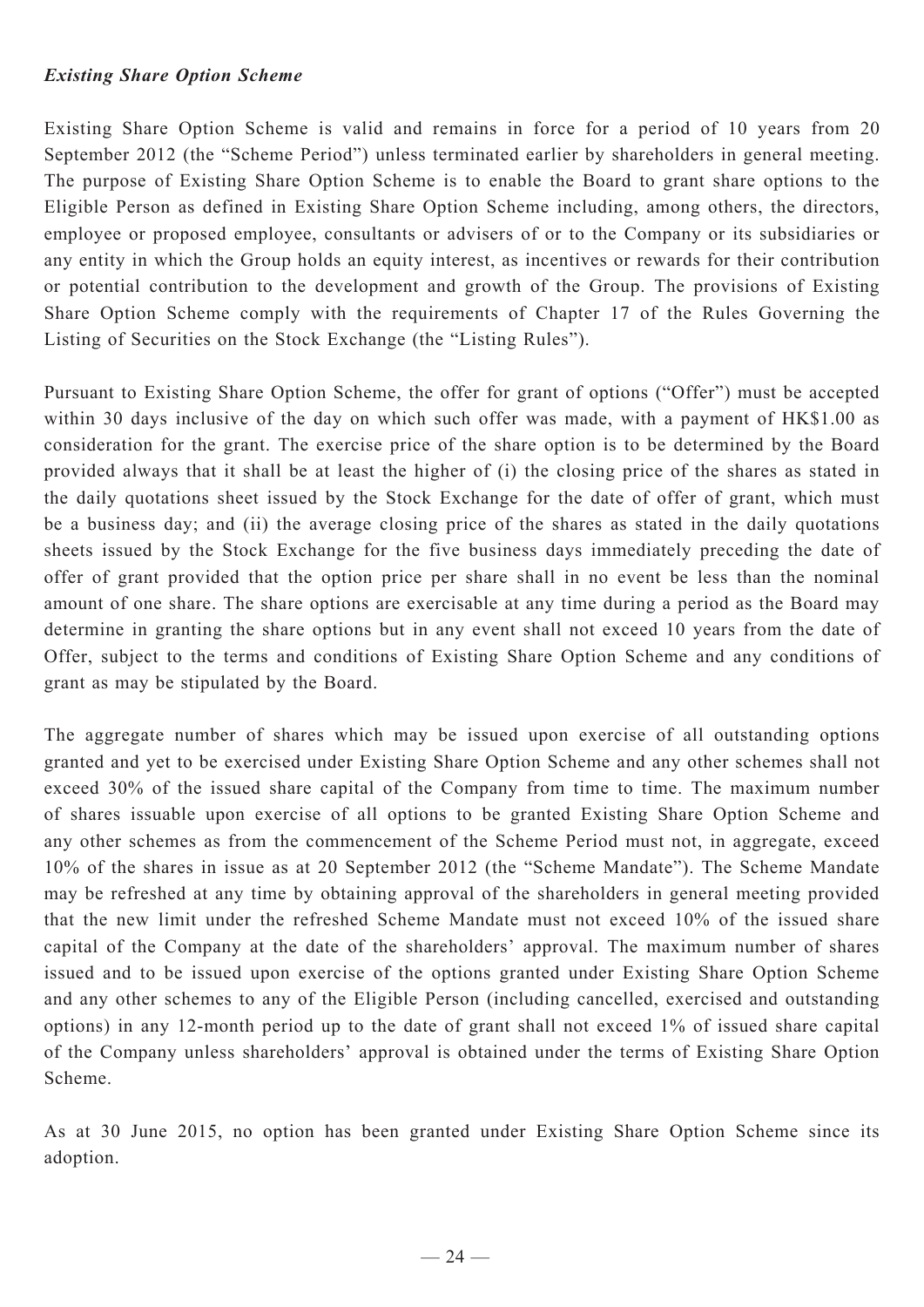# **SUFFICIENCY OF PUBLIC FLOAT**

Based on the information that is publicly available to the Company and within the knowledge of the Directors, it is confirmed that a sufficient public float of more than 25% of the issued capital of the Company has been maintained as at the latest practicable date, being 31 August 2015, and at all times during the six months ended 30 June 2015.

# **Model Code for Securities Transactions by Directors**

The Company has adopted the Model Code for Securities Transactions by Directors of Listed Issuers as set out in Appendix 10 to the Listing Rules (the "Model Code"). Having made specific enquiry with all Directors, the Directors confirmed that they had complied with the required standard set out in the Model Code during the six months ended 30 June 2015.

### **Interim DIVIDENDS**

The Directors resolved to pay on 25 September 2015 an interim dividend of HK2.5 cents per share (amounting to a total of approximately HK\$70,463,000) for the six months ended 30 June 2015 to the shareholders named in the register of members of the Company on 15 September 2015.

# **Corporate Governance Practices**

The Board is committed to maintaining a high standard of corporate governance. The Board believes that good corporate governance practices are essential for the growth of the Group and for safeguarding and maximizing shareholders' interests.

The Company has adopted the Corporate Governance Code (the "CG Code") contained in Appendix 14 of the Rules Governing the Listing of Securities on the Stock Exchange of Hong Kong Limited (the "Listing Rules"). During the period ended 30 June 2015, the Company has complied with all applicable provisions of CG Code with deviation from code provision A.2.1 as set out below.

Code provision A.2.1 of the CG Code stipulates that the roles of chairman and chief executive officer should be separate and should not be performed by the same individual.

The Board appointed Mr. Qu Jiguang as the Chairman, who was responsible for the leadership and effective running of the Board. Mr. Qu Jiguang has also assumed the role as the chief executive officer of the Company, who was delegated with the responsibilities to lead the management implementing the business strategies of the Group. The Company believes that vesting both roles in Mr. Qu Jiguang will allow for more effective planning and execution of business strategies. As all major decisions are made in consultation with members of the Board, the Company believes that there is adequate balance of power and authority in place.